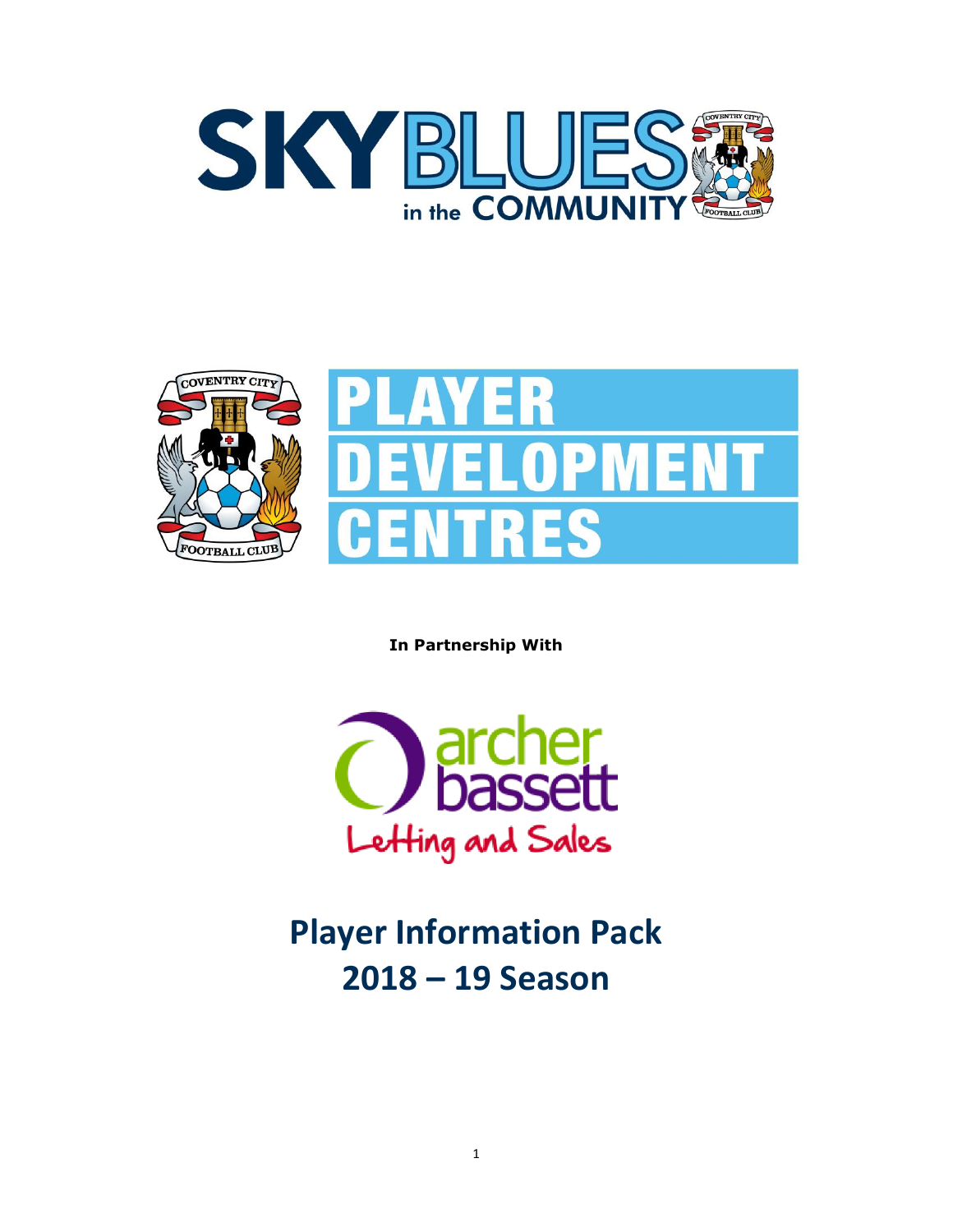# **Contents**

<span id="page-1-0"></span>You can use this contents page to click to any of the following sections:

- **1. [General Information](#page-1-0)**
- **2. Timetable [for 2018/19](#page-2-0)**
- **3. Finance [Information](#page-3-0)**
- **4. [Kit Orders](#page-6-0)**
- **5. [Codes of Conduct](#page-8-0)**
- **6. [Behaviour Guidelines](#page-12-0)**
- **7. [Contact Details](#page-13-0)**
- **8. [Unique Coventry City Football Club](#page-14-0) Opportunities**
- **9. [Coaching Principles and Player Feedback](#page-14-1)**
- **10. [The Sky Blues Player Pathway](#page-16-0)**
- **11. [End of Season Presentation](#page-16-1) / Celebration**
- **12. [Player Details & Consent Form](#page-17-0)**
- **13. [PDC Privacy Notice](#page-19-0)**
- **14. [PDC Safeguarding Notice](#page-20-0)**
- **15. [Initial Payment and Monthly Standing Order](#page-20-1)**
- **16. [Club Letter](#page-22-0)**
- **17. [Partnerships](#page-23-0)**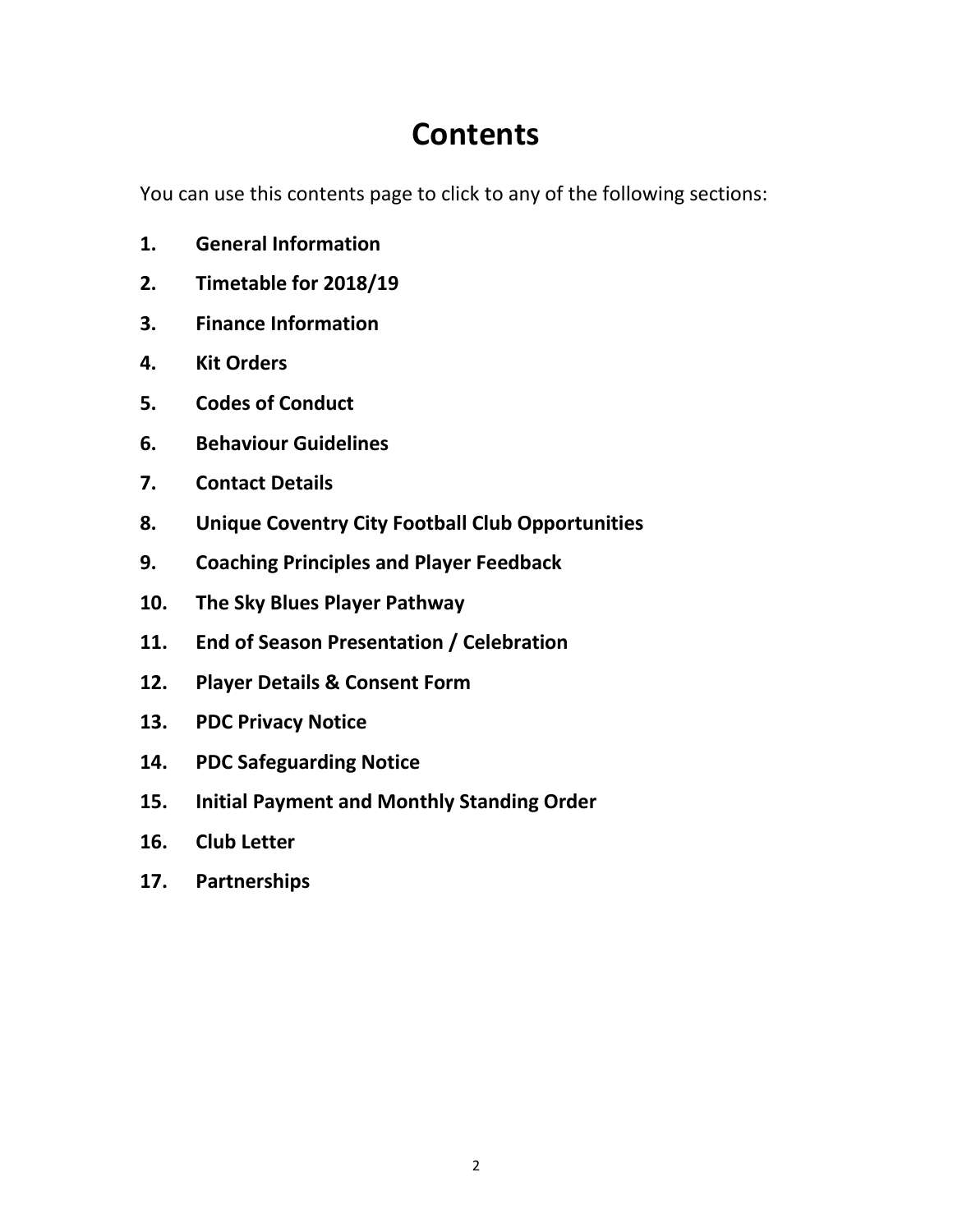## <span id="page-2-0"></span>1. General Information

Our Player Development Centres (PDCs) started in September 2010 with one centre at The Alan Higgs Centre, with 40 children aged 8-13 taking part. Over the last eight years, the initiative has grown, with over 550 children aged 5-16 now enrolled at sites across Coventry.

The aim of our development centres is to provide an opportunity for young players between the age groups of Under 6 to Under 16 to benefit from advanced coaching delivered by our FA Level 3 coaches. We work very closely with our academy and all sessions have a technical and tactical focus, with a coaching curriculum designed by the Technical Director of the Coventry City FC Academy.

The overriding mission statement for the Player Development Centres is *'To provide high quality coaching in a positive and varied coaching environment to support players in reaching their potential'.*

The PDCs are by no means intended to stop players from playing with their local club and this is actively encouraged through a new CCFC and grassroots 'partner club' initiative. This sees friendly matches and a two-way player referral pathway in place between Sky Blues in the Community and local teams.

**Sky Blues Teams** – For Elite players from Under 8 to Under 16s, we offer the opportunity to represent the Sky Blues in the Junior Premier League (JPL) and Midland Junior Premier League (MJPL) on Saturdays in addition to training. For players who are not in Elite groups, we also offer the opportunity to play in friendly fixtures.

We also have a Premier League Kicks team who play in the Coventry Alliance on a Saturday afternoon. This is an open age group league but all our players are between the ages of 16-21 years old. Players continue to develop up till there early 20's so this team helps prepare them for playing adult football while still developing in a professional and safe environment. Last season was our first season running this and it was a massive success with 4 players moving into semi-professional football.

We have entered our fifth year of our partnership with Coventry College and our **Football Education Programme**. This programme gives students aged 16-19 the chance to study full-time and represent Coventry City Football Club against other EFL Football Club Education Programmes in the Community and Education Football Alliance – playing and training with Sky Blues Coaches alongside continuing in education.

In addition to this, a new three-way partnership with Bedworth United, Coventry College and Sky Blues in the Community will also allow a pathway into non-league football with Bedworth United (U18s, U21s and First Team).

Not only does the programme continue player's development in football, it also provides a suitable education to pursue sport studies at University and/or a career in the sports industry. If you'd like to find out more about the Sky Blues teams or the Football Education Programme, please contact our central office on 024 7678 6349.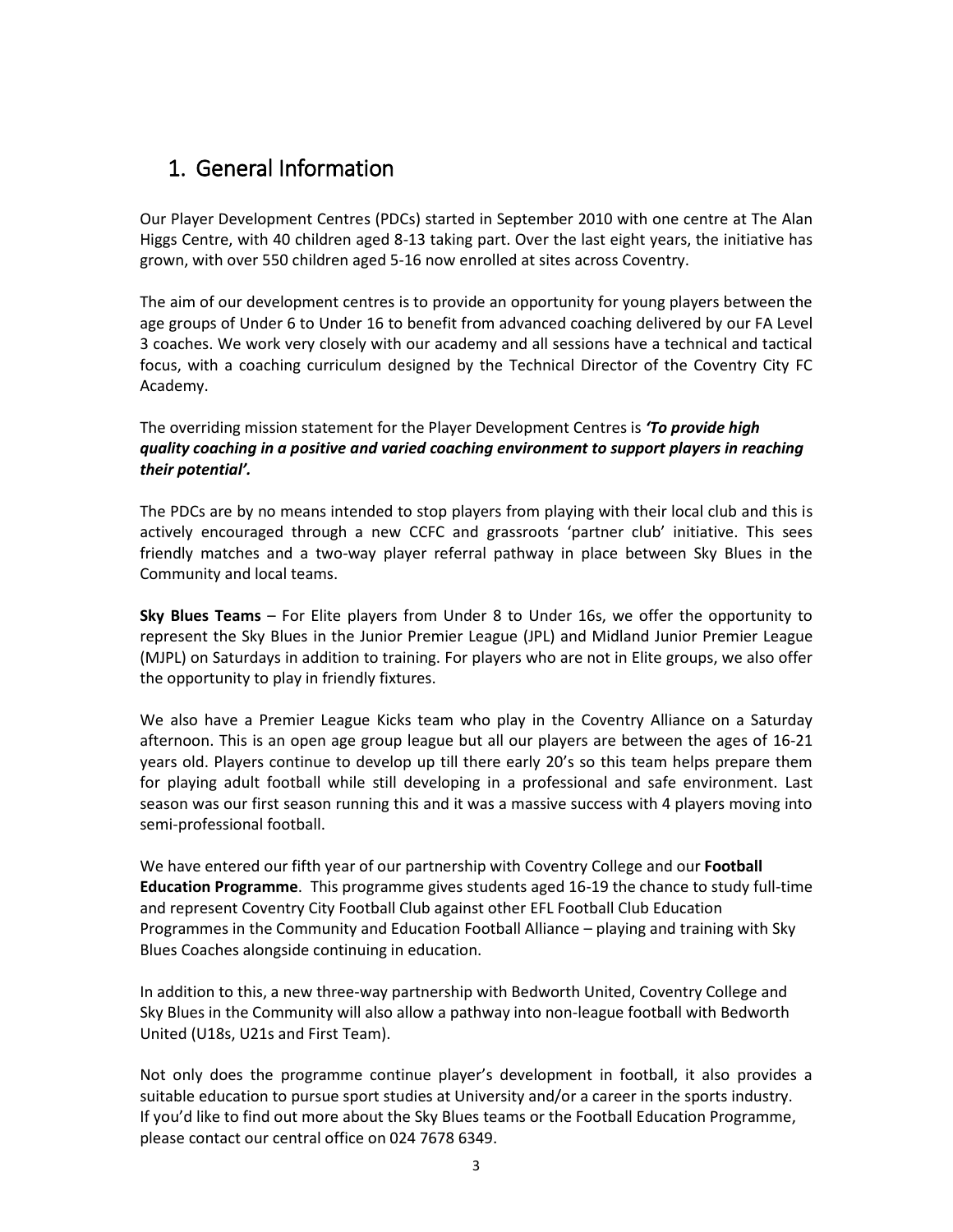## <span id="page-3-0"></span>2. Timetable for 2018/19

### **Advanced Development Centres**

| <b>Blue Coat School, Coventry, CV1 2BA</b> |                    |                                   |  |
|--------------------------------------------|--------------------|-----------------------------------|--|
| Tuesday                                    | 5.30pm – 7.00pm    | U7, U8, U9, U10, U11, U12 and U13 |  |
| Friday                                     | $5.30$ pm – 7.00pm | U7 & U8                           |  |

| <b>Grace Academy School, Coventry, CV2 2RH</b> |                 |                                  |  |
|------------------------------------------------|-----------------|----------------------------------|--|
| Wednesday                                      | 5.30pm – 7.00pm | $ $ U7, U8, U9, U10, U11 and U12 |  |

| Kenilworth School, Leyes Lane, CV8 2DA |                    |                     |  |
|----------------------------------------|--------------------|---------------------|--|
| Wednesday                              | $6.00$ pm – 7.00pm | U6 & U7             |  |
| Friday                                 | $5.30$ pm – 7.00pm | U8, U9, U10 and U11 |  |

### **Elite Performance, GK & Shadow Squads**

| <b>Grace Academy School, Coventry, CV2 2RH</b> |                                   |                            |  |
|------------------------------------------------|-----------------------------------|----------------------------|--|
| Monday                                         | $5.30pm - 7.00pm$                 | U10 Elite 2, Shadow & GK's |  |
| Monday                                         | $7.00pm - 8.30pm$                 | U <sub>13</sub>            |  |
| Tuesday                                        | $5.30 \text{pm} - 7.00 \text{pm}$ | U8 Elite & U9              |  |
| Tuesday                                        | $7.00pm - 8.30pm$                 | U14                        |  |
| Wednesday                                      | $7.00pm - 8.30pm$                 | U <sub>15</sub>            |  |

| <b>Sidney Stringer Academy, Coventry, CV1 5LY</b> |                    |                   |  |
|---------------------------------------------------|--------------------|-------------------|--|
| Monday                                            | $5.30$ pm – 7.00pm | U12               |  |
| <sup>I</sup> Thursday                             | $5.30pm - 7.00pm$  | U11 & U10 Elite 1 |  |

| <b>Blue Coat School, Coventry, CV1 2BA</b> |                      |                |  |
|--------------------------------------------|----------------------|----------------|--|
| Monday                                     | $7.00pm - 9.00pm$    | U16            |  |
| Friday                                     | $5.30$ pm $-7.00$ pm | U7 & U8 Shadow |  |

#### **Goalkeeper Coaching**

We have specialist Goalkeeper coaches who will work with all goalkeepers following a specific coaching syllabus. This will focus on Goalkeeper techniques as well as positioning and shot stopping. At times Goalkeepers will be asked to join in sessions with the outfield players to work on other elements of their game such as dealing with crosses and playing out from the back. The FA guidelines is for Goalkeepers to also play as outfield players from time to time which will help with their game understanding as well as footwork and all-round agility.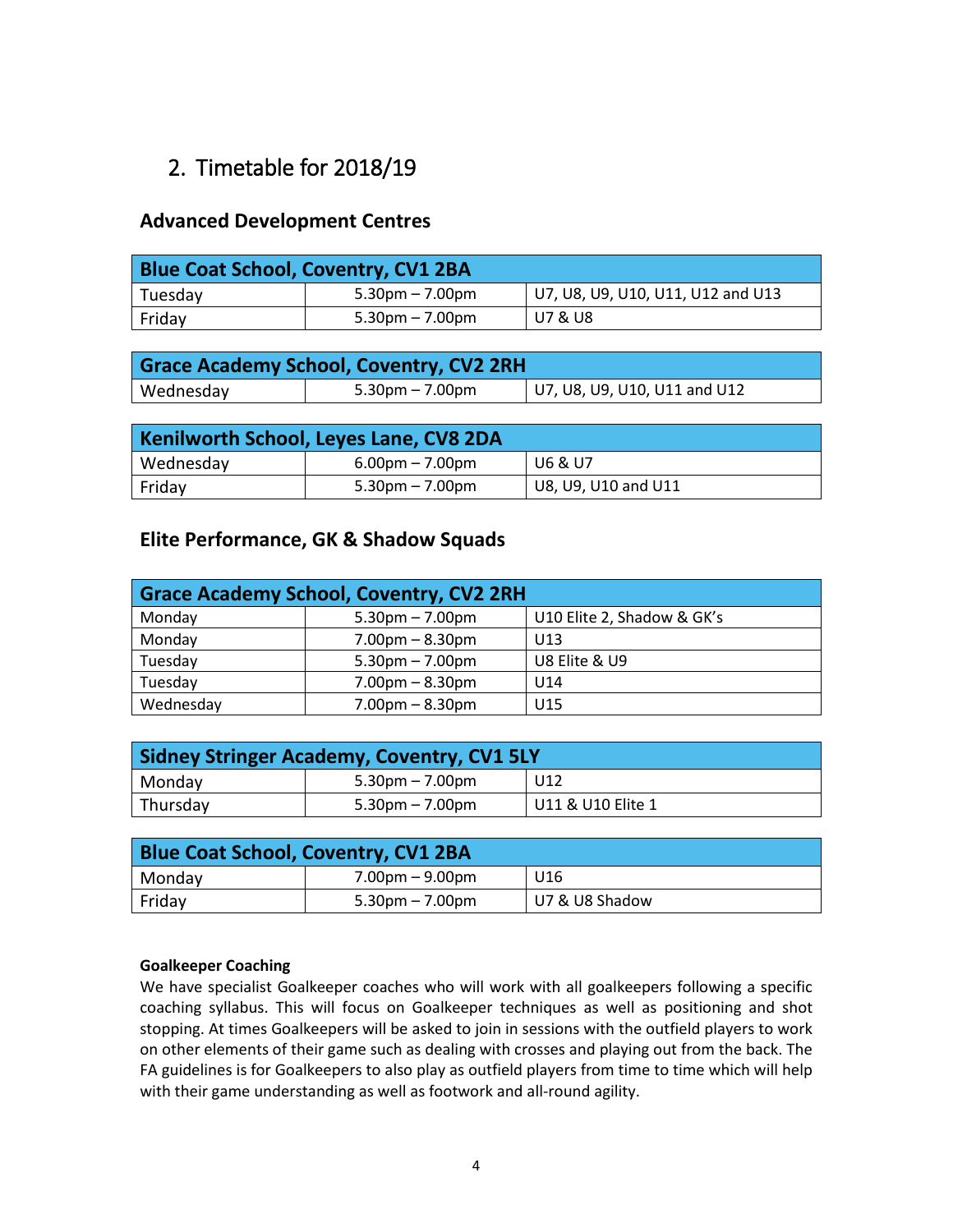## 3. Finance Information

Sky Blues in the Community are a registered charity (charity number 1127014). This means that we are a not-for-profit organisation and all of our activities are for the benefit of the community.

Our player development scheme is 100% self financed and we need to cover all the costs of the activities we provide for the children throughout the year. This includes administration and staff costs, facility hire, equipment, kit and insurances.

#### **Donations / Fundraising**

As a registered charity, we accept donations to help support our community activities and aim to organise a number of fundraising events over the course of the season. If you wish to help with fundraising for Sky Blues in the Community, contact the central office on 024 7678 6349.

| <b>Costs</b>                |                                                                           |                         |                      |  |
|-----------------------------|---------------------------------------------------------------------------|-------------------------|----------------------|--|
|                             | <b>Monthly Standing</b><br>One off up front<br>Paying Monthly by          |                         |                      |  |
|                             | Order (12 months)                                                         | Payment (10% discount)  | Cash, Cheque or Card |  |
| <b>Weekly Training</b>      | £27.00 (£324.00)                                                          | £291.60 (saving £32.40) | £29.70 per month     |  |
| <b>Games Package</b>        | £18.00 (£216.00)                                                          | £194.40 (saving £21.60) | £19.80 per month     |  |
| <b>Training &amp; Games</b> | £45.00 (£540.00)                                                          | £486.00 (saving £54.00) | £49.50 per month     |  |
| <b>Admin Fee</b>            | £20.00 (one off fee paid annually by all players)                         |                         |                      |  |
| <b>League Registration</b>  | £10.00 (one off fee when you are registered to play in a                  |                         |                      |  |
| Fee                         | league team)                                                              |                         |                      |  |
| Kit                         | Please visit our online shop for kit prices. Link to shop can be found on |                         |                      |  |
|                             | Kit Order page.                                                           |                         |                      |  |
| <b>Sibling Discount</b>     | 15% discount for any additional children.                                 |                         |                      |  |

#### **Admin Fee (£20.00 annually)**

All players need to pay this on an annual basis and this cost goes towards covering all of the administration costs involved in the Player Development Centres.

#### **League Registration Fee (£10.00 annually)**

If you would like your child to register to be able to play in league games there is a one-off fee of £10.00 to cover the costs of registering the player.

#### **Games Package - Weekend Games (£18.00 per month or one-off payment of £194.40)**

This includes all matches played at weekends over a 12-month period - including friendly and league matches. At certain periods of the year (Christmas & July) there will be less games but we aim for all players to have the option of a minimum of 30 games per season. This is relevant to Elite, Shadow and Advanced players who are playing in games at weekends. The fees you pay helps cover the following costs: pitch hire, staff, referees, insurance, affiliation and league fees.

#### **One-Off Games (£6.00 per game)**

For players who play in on-off weekend games, there is a charge of £6.00 per game.

#### **School Holiday Games (£6.00 per game)**

For players who play in school holiday games, there is a charge of £6.00 per game.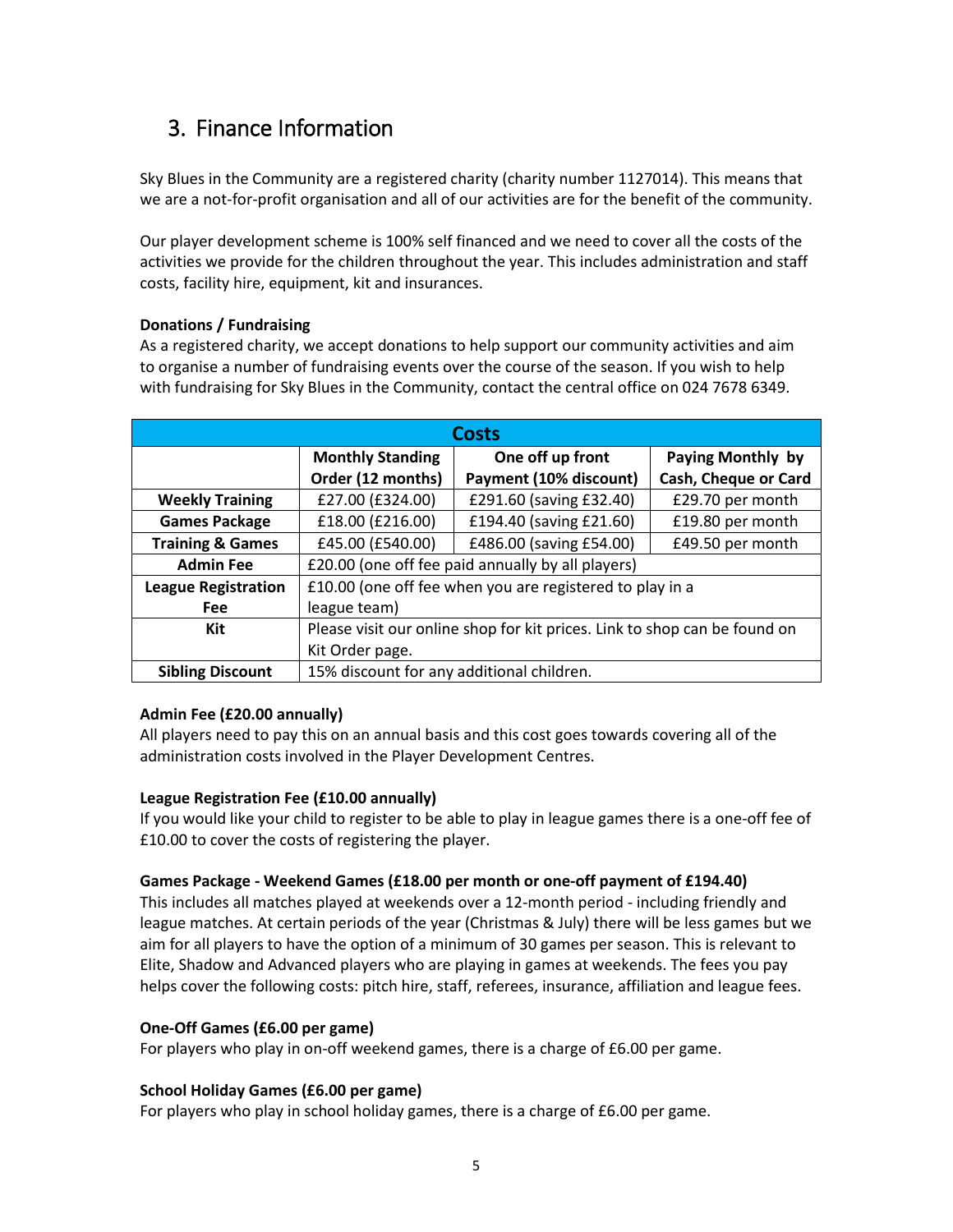#### **Main Weekly Training Session (£27.00 per month or one-off payment of £291.60)**

This includes all weekly training sessions. We aim to put on a minimum of 42 sessions per season. Evening sessions run during term time apart from a couple of weeks break in July, but we do train during August in preparation for the new season. The first session will be free for players attending the centres for the very first time. The amount owed for the remainder of your first month will be calculated on a pro-rata basis – please see payment "Initial Payment & Monthly Standing Order" section. Following your initial payment, you should set up your monthly payments via one of the following options:

#### **Payments by Standing Order**

Parents / Guardians are responsible for setting up the standing order with their own bank so you remain in control of your payments. This can be done by completing the standing order form included in this pack and handing it into the bank or if you have access to online banking, you can set this up yourself using the payee details from the standing order form at the end of this pack.

#### **IMPORTANT NOTES:**

- Standing order payments must be made by the  $7<sup>th</sup>$  of each month (in advance).
- When setting up your standing order, please make sure that you clearly reference your child's name and age group.
- Payments for the PDCs are calculated over 12 months, therefore please do not cancel or adjust any monthly payments.

#### **Payments by alternative methods (Cash, Cheque or Card payments)**

If you choose to pay by one of these methods there will be a 10% increase on costs due to the additional administration duties required for processing these payment methods.

Parents / Guardians paying by cash, cheque or Card must make this payment by the  $7<sup>th</sup>$  of each month (in advance):

- **Debit Card**  call the central office on 024 7678 6349 (Monday-Friday 9:00am-5:00pm).
- **Cash / Cheque** Place in an envelope with your child's name on and give to the coach.

#### **Late or Non-Payments**

If any outstanding balances are not received by the  $15<sup>th</sup>$  of the month, players will incur a £2.50 late fee. Sky Blues in the Community reserve the right to temporarily withdraw the player from the Player Development Centres until all outstanding balances are paid. Please note that children with an outstanding balance will not be allowed to participate in games, trips or access their unique match day experiences.

With over 500 players involved in the PDCs, we do ask that parents do pay promptly and that parents do take some responsibility for checking standing orders are set up and going out.

#### **Annual Payment in Advance**

We have introduced the option to pay for the full season up front and you will receive a 10% discount for doing this. However, if you choose to leave before the end of season you will not be eligible for a refund.

#### **Sibling Discount**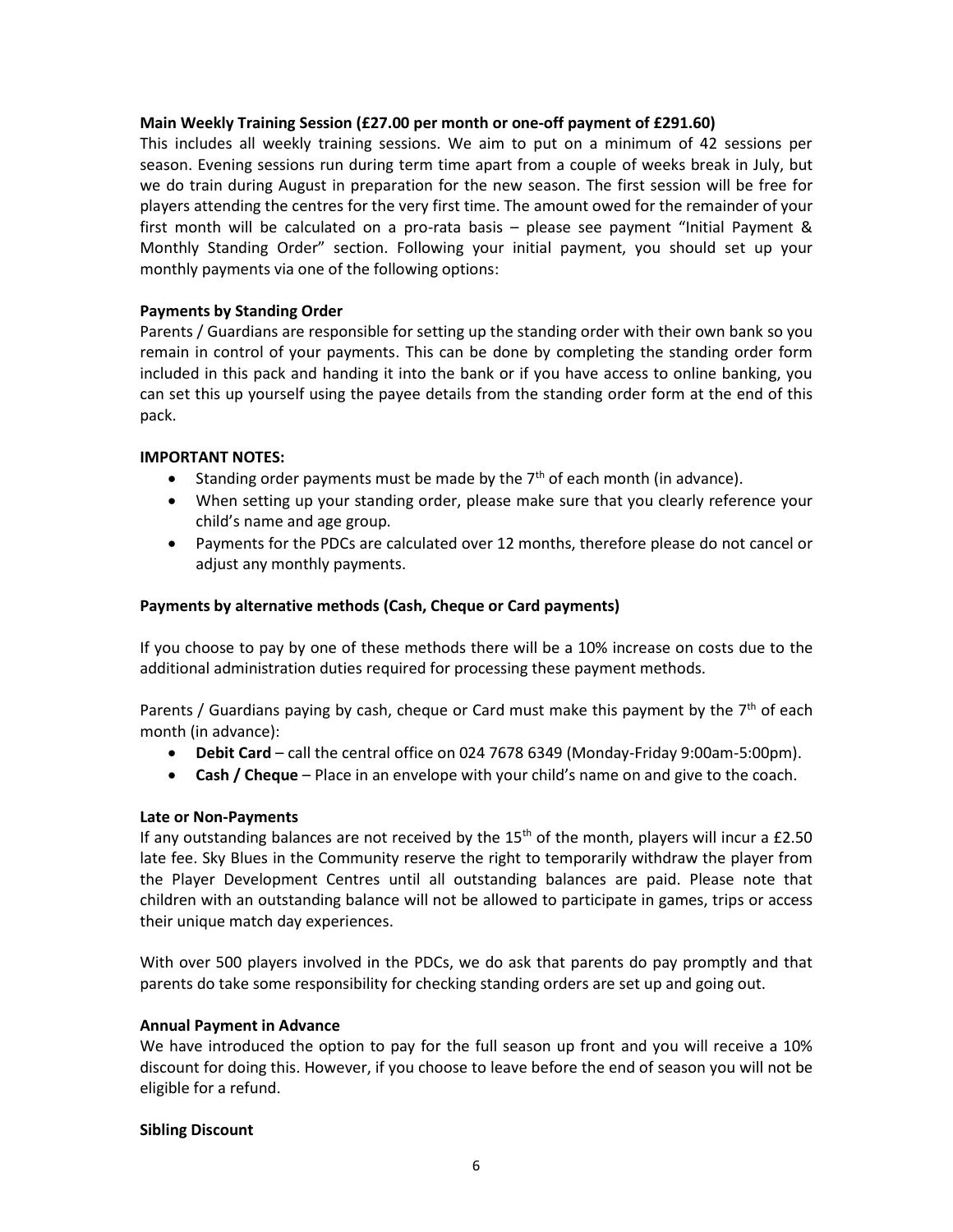<span id="page-6-0"></span>To support families with more than one child being part of the Player Development Centres, we offer a 15% discount for each additional child.

#### **Optional Additional Training Night**

If you are interested in accessing any additional training opportunities, please contact Football Development Manager, Shaun Pierce, via Telephone: 024 7678 6521.

#### **Absences**

In the case of not being able to make training (e.g. holidays), players must still pay their monthly amount, in the same way that you would for an annual gym membership.

#### **Injuries**

In the case of long-term injuries, payments may be suspended at the discretion of Sky Blues in the Community. We ask parents to contact Shaun Pierce at the earliest opportunity to discuss the length of injury absence, so the subscriptions can be amended accordingly.

#### **Financial Difficulties**

If parents or guardians are facing financial difficulties and struggling to make payments for the PDCs, then we would encourage you to discuss this with us confidentially to see if alternative payment arrangements can be made. Please call David Busst on 024 7678 6371.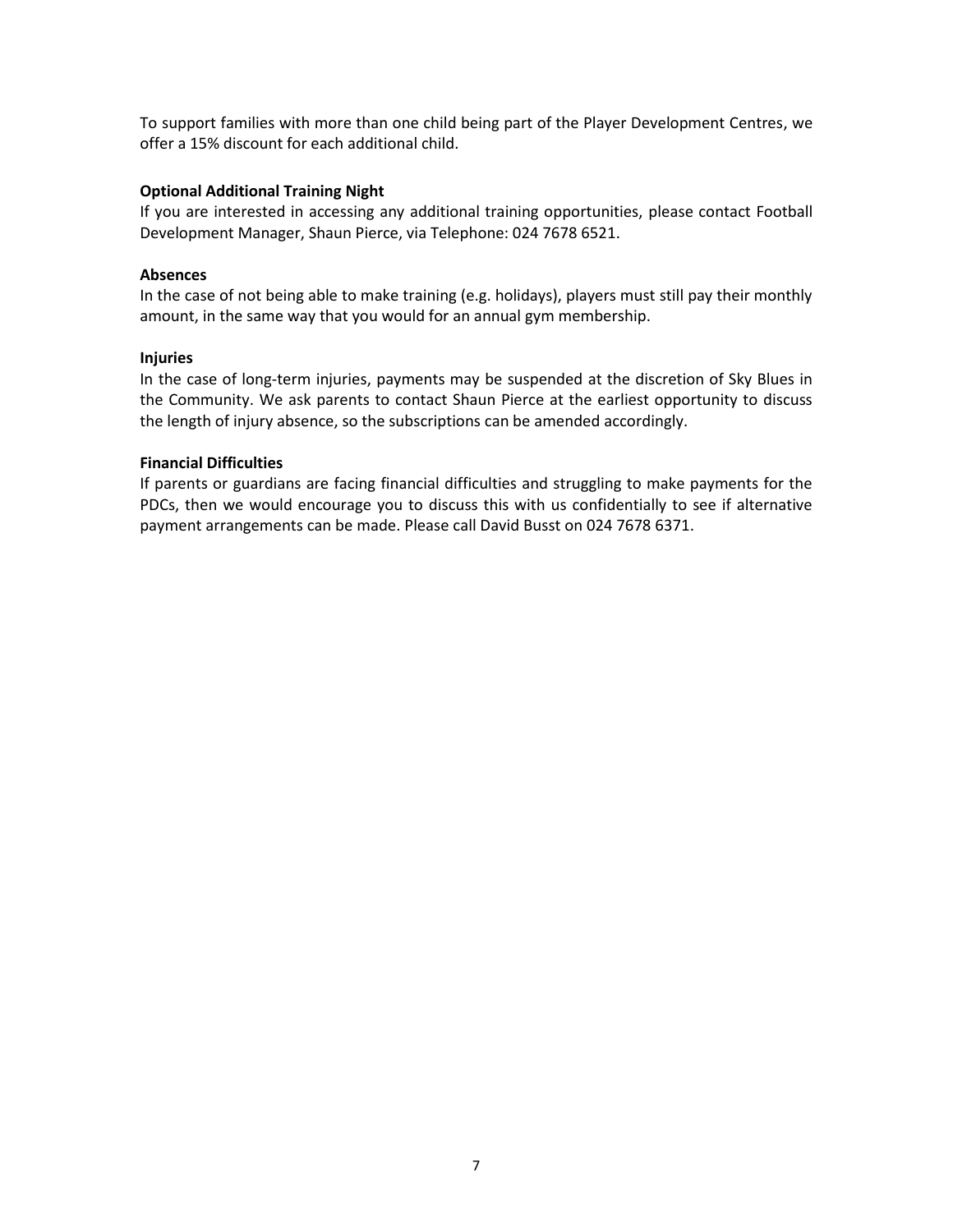## 4. Kit Orders

#### **Ordering Kit**

Parents / Guardians can order several different kit items for their child/children – ranging from a playing/training kit to tracksuits, training tops, hoodies, rain jackets, kit bags and beanie hats. You have the option of ordering individual kit items or selecting from a number of kit packages.

To order Player Development Centre kit, please use the online shop by clicking on the link below. This shop is managed by our kit supplier Sporting Touch and all enquiries regarding kit should be made to Sporting Touch directly using the contact information below.

#### **Kit Sizes**

There is a Size Chart on the online shop which will help you select the right size for your child. If you are still not sure on which size to order we suggest you try on one of the other players kits at a training session or visit our kit supplier Sporting Touch. Once you have placed your order if it is the wrong size you will not be able to exchange it as it will be personalised.

PLEASE NOTE: To take part in matches representing the Sky Blues Player Development Centres, it is compulsory to wear a PDC kit.

#### **Shirt Numbers**

All playing shirts will have a number on the back. The main reason for this is a criteria for the leagues that all players to have a number on their shirt. This number is generated automatically, all you need to do when ordering your kit is put your child age group and the next available number will be allocated. All GK's shirts will be number 1.

#### NEW AGE GROUPS for 2018-19 season

- U6 School Year 1 from September 2018
- U7 School Year 2 from September 2018 and so on

**LINK TO ONLINE SHOP:** <http://www.sportingtouch.com/107-sky-blues-in-the-community>

#### **KIT SUPPLIER CONTACT DETAILS:**

Sporting Touch Unit 12 Alliance Close Attleborough Fields Ind. Estate Nuneaton Warwickshire CV11 6SD **Telephone Number:** 024 7635 1490

#### **Kit recycling**

Sky Blues in the Community are keen to help as many underprivileged children out as possible. If anyone has any old kits, boots or other items please don't throw them away. We will try and find a new home for them locally and anything we can't find a home for we support a few charities abroad where we can send them over.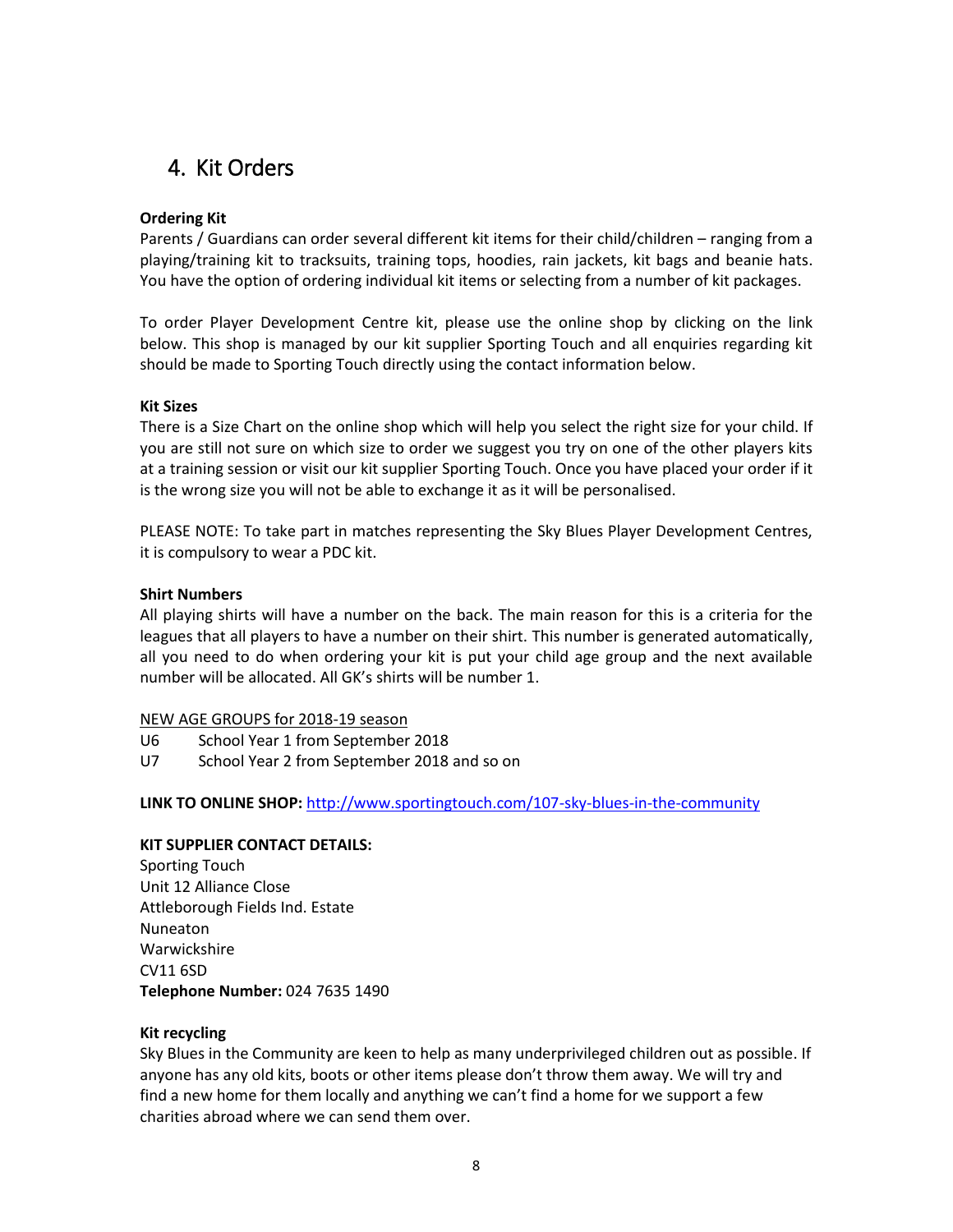## <span id="page-8-0"></span>5. Codes of Conduct

A code of conduct is not a legal requirement but it is important to have one in order to identify a set of standards and outline the behaviour we expect of those involved in our activities – including coaches, parents and players.

We must remember at all times, that the Player Development Centres are an initiative delivered by a professional football club. Therefore, the attitudes, behaviours and standards must be reflected accordingly by all of those involved.

With that in mind there are three codes of conduct that are relevant for the 2018-19 season.

- 1. Coach identifying what you can expect from your development centre coaches
- 2. Player how we expect players to behave at development centre training and when representing Coventry City FC in matches
- 3. Parent outlines the behaviours we expect in terms of watching and supporting your child, as well as supporting the player development centre initiative.

All codes of conduct have been written in line with the FA Charter Standard programme. The Charter Standard scheme establishes minimum standards for football and acts as a quality assurance mechanism recognising and rewarding well run clubs. As a benchmark for quality, it aims to improve the playing experience for all.

By signing up to participate in the PDCs, players and parents are automatically agreeing to abide by our codes of conduct.

There are some general rules which we do expect all players and parents to abide by:

- The matches we play will all be focused on the development of individual players, not focused on results. This may include players playing in more than one position and we expect parents and players to respect this ethos of development over results
- Please be polite and courteous to all involved with the Player Development Centres at all times
- Be timely with any responses for information required by your Coach or the centre management team
- Please let your coach or the Sky Blues in the Community office know of any absences from activities (e.g. due to illness, injury or leaving the PDC's)
- Please ensure that any payment subscriptions are paid promptly and balances are kept up to date. Sky Blues in the Community is a charity and all income is used for charitable purposes. Chasing payments is time-consuming and should not be necessary
- At all times represent Coventry City Football Club and Sky Blues in the Community in a professional manner regarding to dress, presentation, attitude, conduct and professionalism.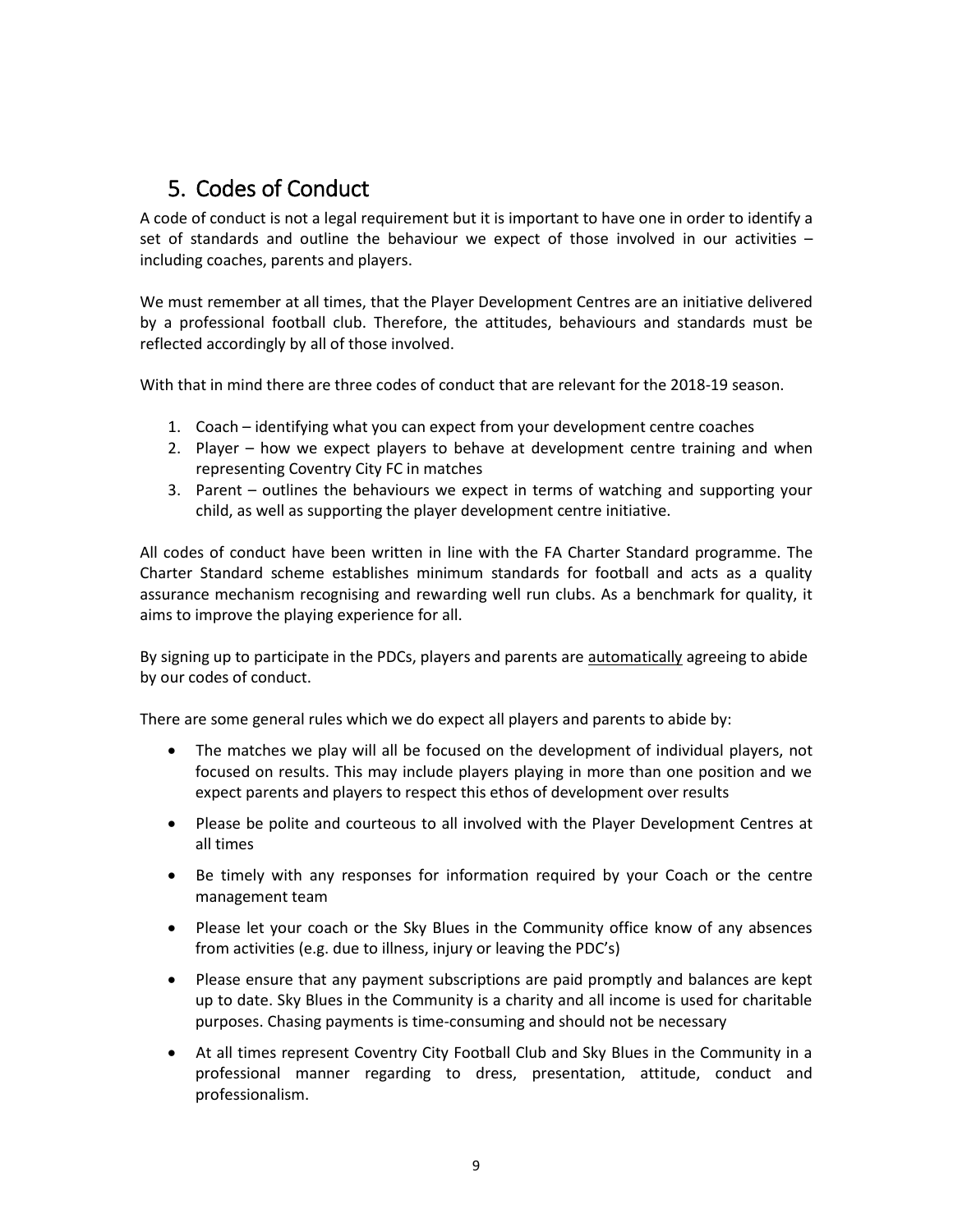Please understand that your feedback is valuable to us; both positive and negative. If you wish to feedback confidentially on the development centres, please email sbitc@ccfc.co.uk or call 024 7678 6521.

### **Players Code of Conduct**

#### **Obligations towards the game -** A player should:

- Make every effort to develop their own sporting abilities, in terms of skill, technique, tactics and stamina.
- Give maximum effort and strive for the best possible performance during training and in a game, even if his team is in a position where the desired result has already been achieved.
- Set a positive example for others, particularly younger players and spectators.
- Avoid all forms of un-sporting behaviour (e.g. time-wasting, diving etc.).
- Not use inappropriate language.

#### **Obligations towards one's own team -** A player should:

- Make every effort consistent with Fair Play and the Laws of the Game to help his own team win.
- Resist any influence which might, or might be seen to, bring into question his commitment to the team winning.
- Encourage his team mates at every opportunity and play his part in creating a positive team ethic.

#### **Obligations towards the Spectators -** A player should:

• Show due respect to the interests of spectators.

#### **Respect for the Laws of the Game and competition rules -** A player should:

- Know and abide by the Laws, rules and spirit of the game, and the competition rules.
- Accept success and failure, victory and defeat, equally and with dignity at all times.

#### **Respect towards Opponents -** A player should:

- Treat opponents with due respect at all times, irrespective of the result of the game.
- Safeguard the physical fitness of opponents, avoid violence and rough play, and help injured opponents.

#### **Respect towards the Match Officials -** A player should:

- Accept the decision of the Match Official without protest.
- Avoid words or actions which may mislead a Match Official.
- Show due respect towards Match Officials.

#### **Respect towards Coaches -** A player should:

- Abide by the instructions of their Coach and Team Officials, provided they do not contradict the spirit of this Code.
- Show due respect towards their Coach at all times.
- Accept any decisions made by their Coach regarding football matters at all times.
- Show due respect towards the Coach and Team Officials of the opposition.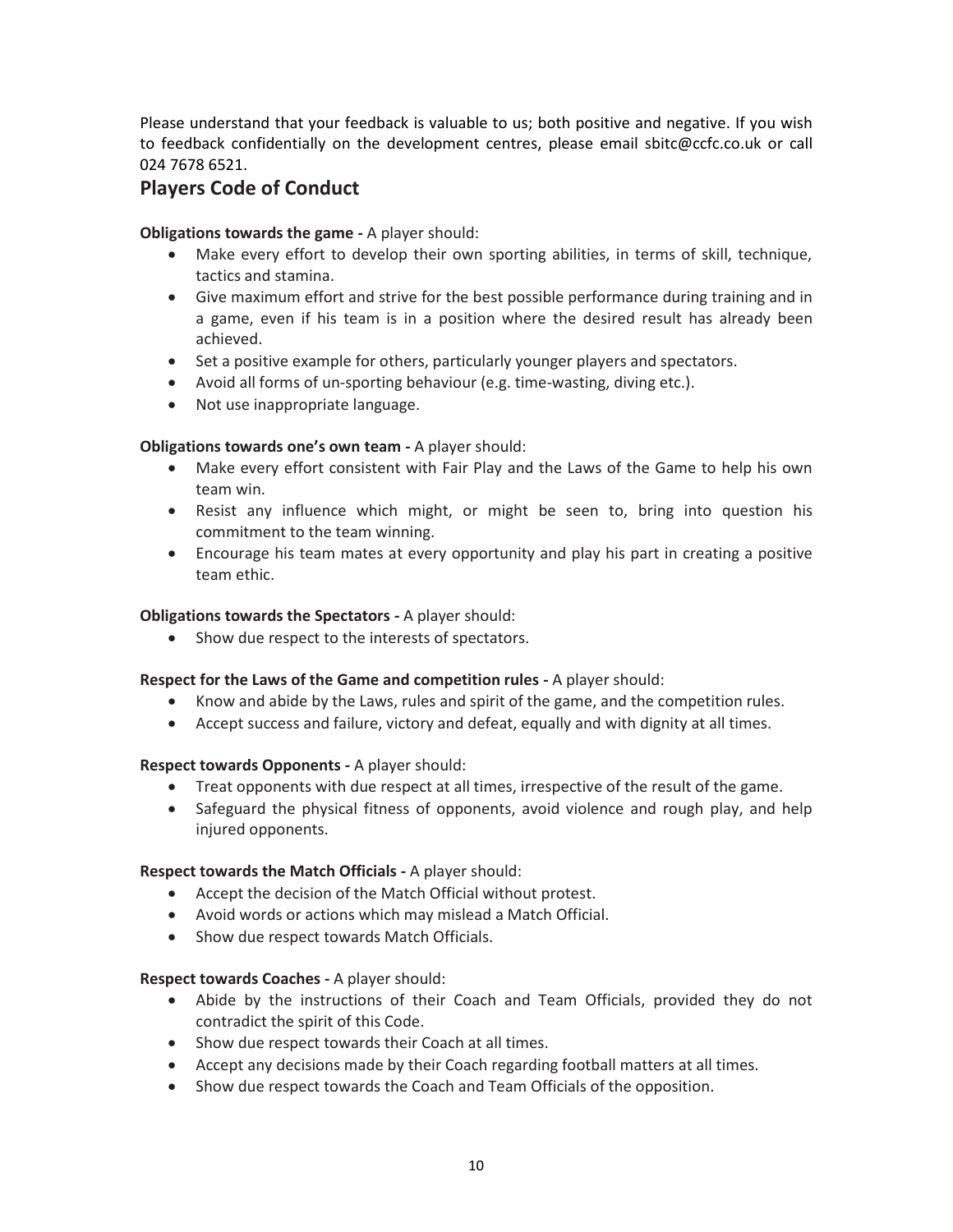### **Parents Code of Conduct**

In general, with regards to the running of the Player Development Centres, parents will agree to:

Ensure that the player is accompanied to pitch side for registration for all sessions. This is due to the fact that the coach or the development centre manager may need to communicate information with parents; which may be easiest to do face to face.

Keep us informed of any absences from training or matches (due to injury, holiday etc.). We work with over 500 children as part of the development centres, so it is important that parents can support us as much as possible in respect of communication.

If for any reason a player leaves the Player Development Centre programme, parents will inform Sky Blues in the Community of this decision.

#### **In more football-specific terms**

A parent/carer or spectators expectations and attitudes have a significant bearing on a child's attitude towards:

- Football in general
- Other players
- Officials
- Managers/coaches
- Spectators.

Sky Blues in the Community wish to ensure that parents/carers/spectators within the centres are always positive and encouraging towards all of the children - not just their own.

As a parent, I will:

- Remember that children play for FUN
- Let the coaches do their job and not confuse the players by telling them what to do
- Encourage the players to respect the opposition and match officials
- Never criticise a player for making a mistake -mistakes are part of learning

Sky Blues in the Community will encourage parents/carers/spectators to:

- Avoid coaching the child during training or games please leave that to our coaches
- Not to shout and scream
- Respect the referee's/coaches decision
- Give attention to each of the children involved in football not just the most talented
- Give encouragement to everyone to participate in football.

**If parents have a grievance with the coach, please discuss this discreetly with Shaun Pierce (Football Development Manager).**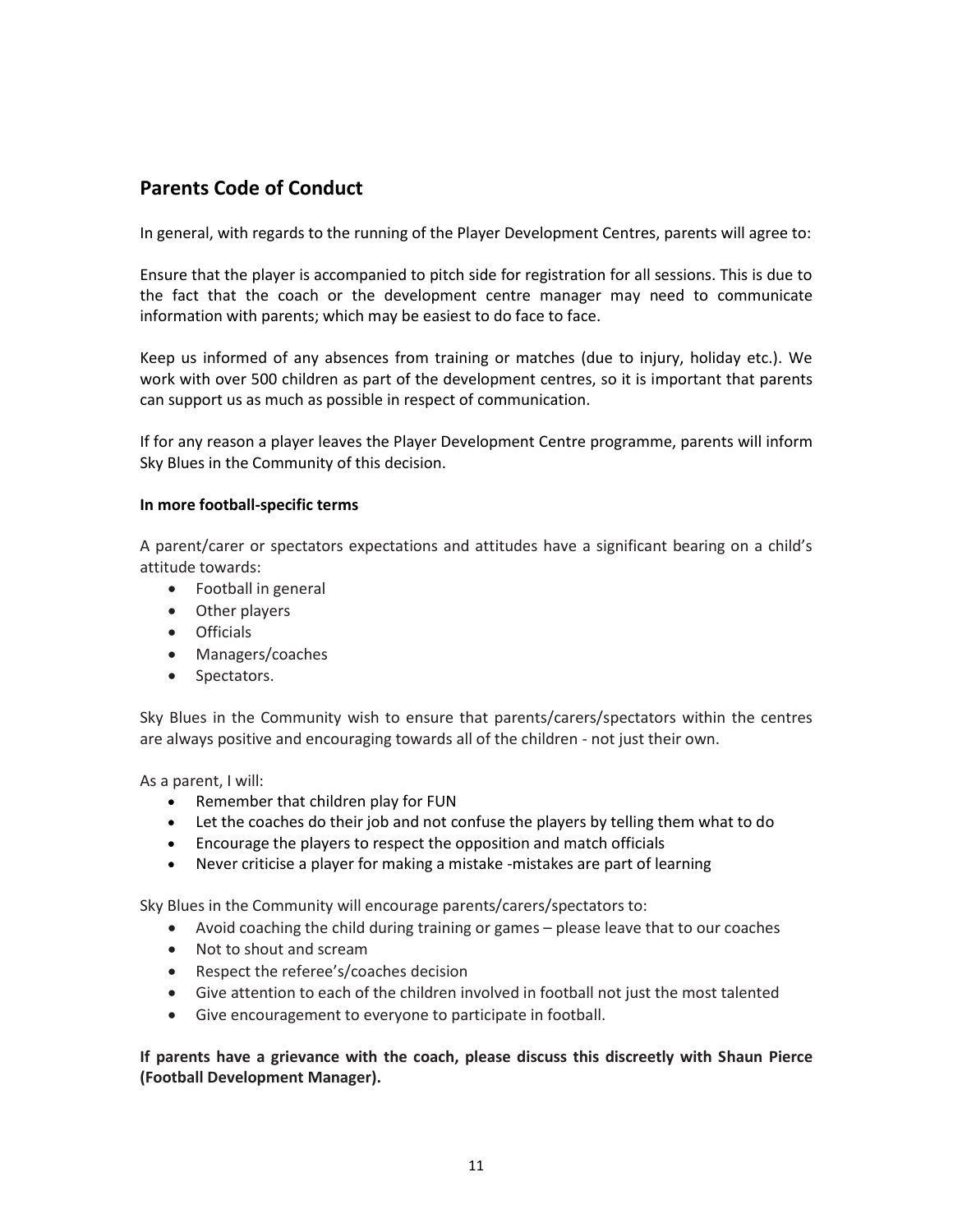### **Coaches Code of Conduct**

The coach is responsible to ensure that the conduct of him/her and other staff is professional at all times and set a suitable example for players and parents to follow.

#### **In general coaches will:**

- Be punctual and organised, in particular arriving at the appointed times ready for coaching activities to start.
- Visually portray a professional image at all times in line with the image of Coventry City Football Club.
- Speak to parents and children in a polite, respectful and courteous manner at all times.
- Act as a role model for young players, so coaches will act in an appropriate manner.
- Foster an environment that promotes learning and development for all involved, in equal measure.

#### **Obligations towards the Game -** The coach will:

- Set a positive example for others, particularly young players.
- Promote and develop their group, having regard to the interest of the players and parents and reputation of the national game.
- Avoid all forms of gamesmanship and encourage their players to do the same.
- Show due respect to match officials and others involved in the game (e.g. opposition players and coaches).
- Not use or tolerate inappropriate language or behaviour.

#### **Obligations towards the Team -** The coach will:

- Make every effort to develop the sporting, technical and tactical levels of the team and more specifically, individual players.
- Promote ethical principles.
- Show due respect to the interests of players, coaches and other officials, at their own club/team and others.
- Foster an ethic where the development of the individual and team is the most important factor, not team results.

#### **Respect towards match officials and opposition - The coach will:**

- Accept the decisions of the match official without protest.
- Avoid words or actions which may mislead a match official.
- Show due respect towards match officials.

#### **Obligations to parents/carers–** The coach will:

- Show due respect to the interests of parents at all times.
- Communicate effectively with parents/carers regarding training and matches.
- Be open and honest with parents/carers at all times, explaining football decisions where necessary.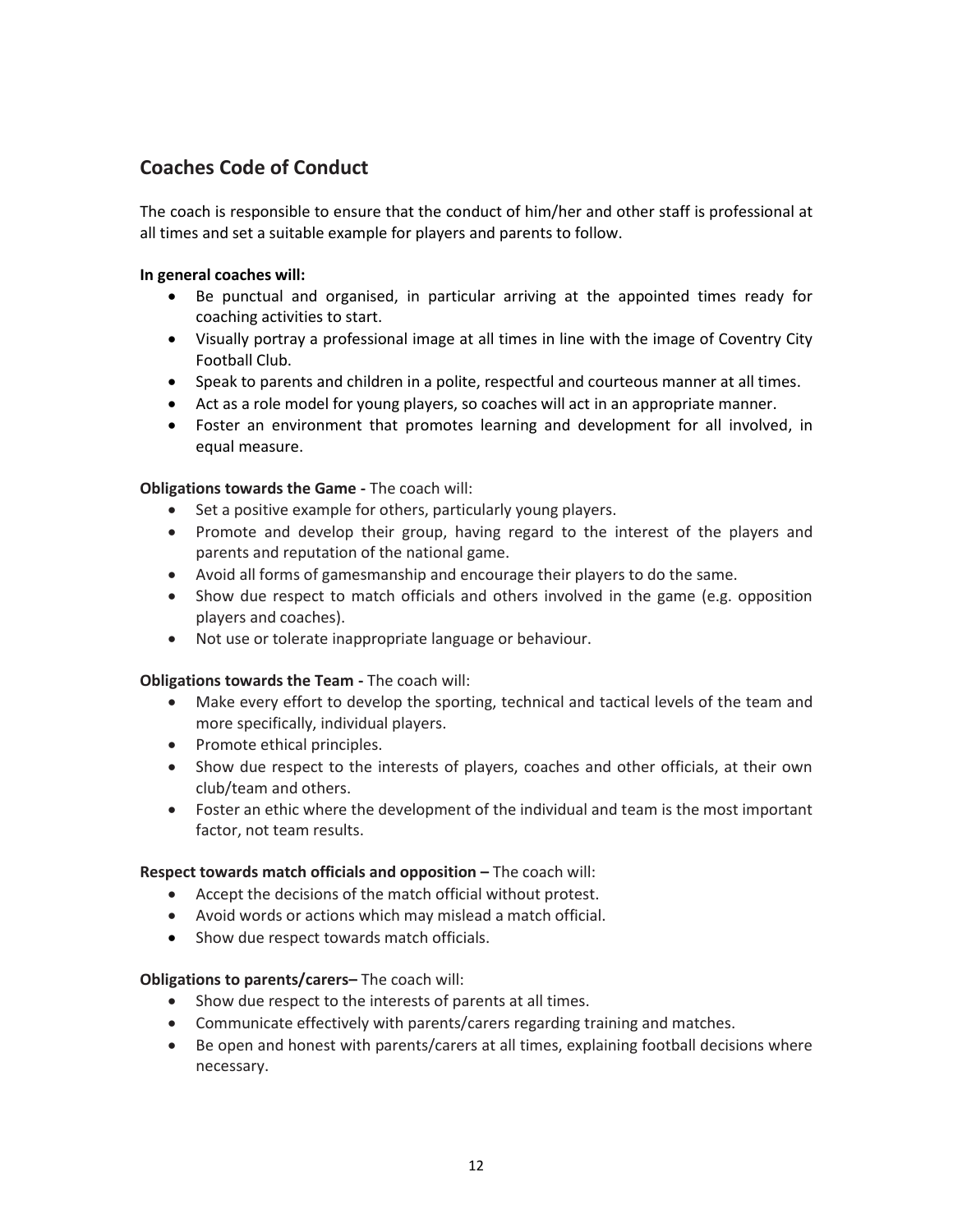### <span id="page-12-0"></span>6. Behaviour Guidelines

In addition to the codes of conduct, we will be maintaining our policy on acceptable behaviour of players whilst at the Player Development Centres.

#### **Acceptable Behaviour Policy**

Disruptive behaviour will not be tolerated during activities, as it jeopardises the enjoyment and development of others and also contributes to health and safety risks.

All coaches will operate a **yellow and red card scheme** to address behaviour issues. If players are disruptive, they receive a first warning (yellow card). If they persist, they will receive a red card, whereby the coach will speak to the child's parents to inform them of the issues at the end of that session.

If a participant receives two red cards during a term, they will no longer be able to participate in the Player Development Centres.

Bullying, teasing and harassment will not be tolerated at the Player Development Centres.

Staff will monitor closely any teasing or bullying amongst participants. All children have the same right to enjoy our coaching free of intimidation. If coaches feel participants are subject to torment, the appropriate action will be taken against the perpetrators (i.e. yellow/red card system).

Occasionally if an incident is brought to the coaches attention through their own observation, or a parent or child reporting; a word to the group in general may be the appropriate way to deal with the issue.

#### **Summary**

Please note that the codes of conduct and the behaviour policy are designed to ensure that we create an environment constructive to learning and development, in line with the standards that you would expect of a professional football club.

We want everyone to enjoy and benefit from their involvement in the player development centres. If players, parents and coaches meet the guidelines set out in these codes of conduct – then we believe we will achieve this aim.

#### **Welfare**

Another of our key objectives is to have a safe learning environment for players. Sky Blues in the Community have a comprehensive child protection policy and procedure. If any players or parents have welfare concerns, they should contact Shaun Pierce (Child Welfare Officer) immediately. Should you not be able to contact Shaun Pierce, please contact David Busst (Designated Safeguarding Officer). See section 7 for contact details.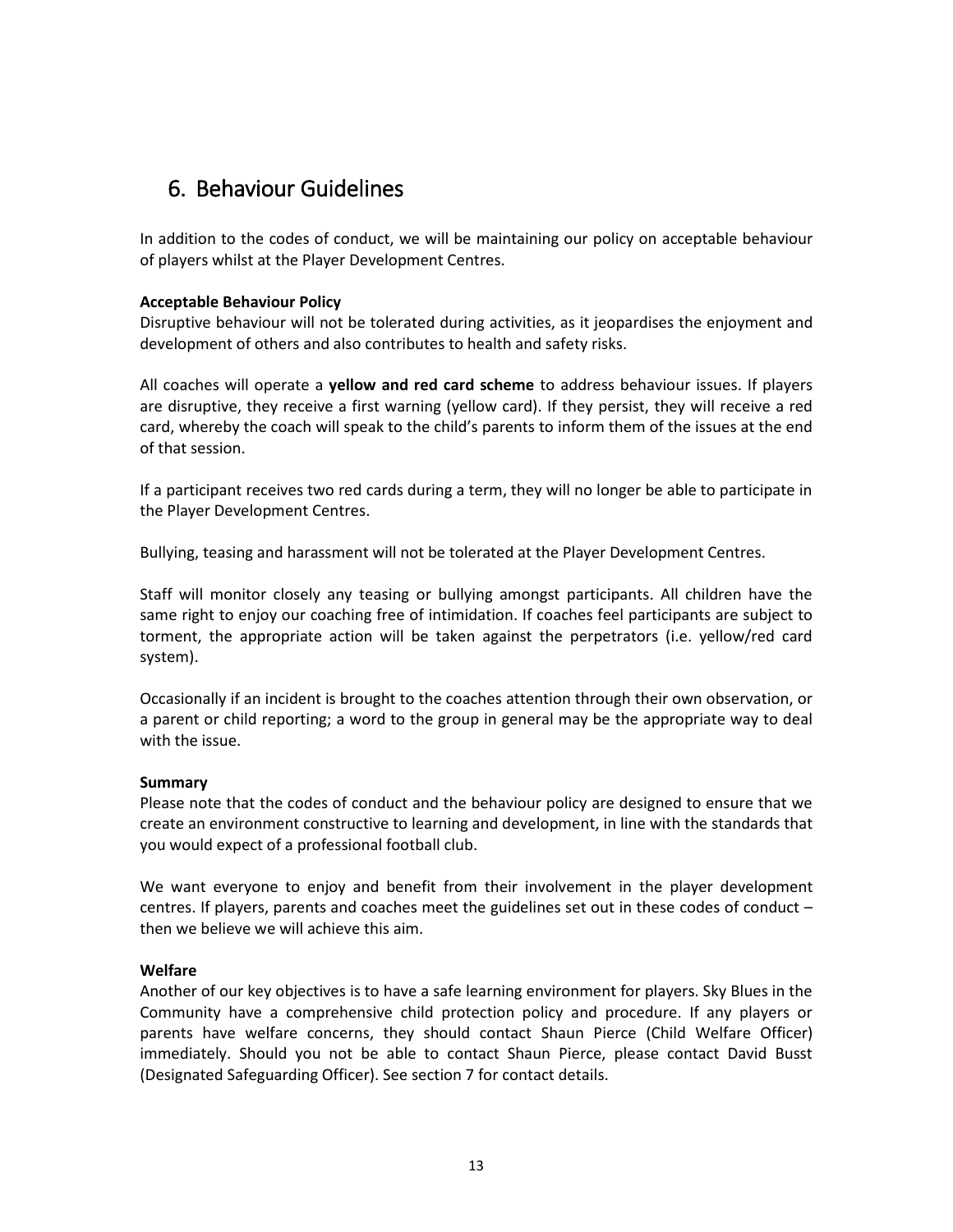## <span id="page-13-0"></span>7. Contact Details

| <b>Shaun Pierce</b>   | <b>Football Development</b><br>Manager & Child Welfare<br>Officer | 07766 365675 or 024 7678 6521<br>shaun.pierce@ccfc.co.uk |
|-----------------------|-------------------------------------------------------------------|----------------------------------------------------------|
| Dave Evans            | Payments                                                          | 07547 100969<br>dave.evans@ccfc.co.uk                    |
| <b>David Busst</b>    | Designated Safeguarding<br>Officer                                | 024 7678 6371<br>david.busst@ccfc.co.uk                  |
| <b>Simon Crockett</b> | <b>Birmingham County FA</b><br><b>Welfare Officer</b>             | 0121 3574278                                             |

**WEBSITE:** [www.ccfc.co.uk/community](http://www.ccfc.co.uk/community)

**SOCIAL MEDIA:** Follow us on twitter @sbitc\_ccfc Like us on Facebook [www.facebook.com/sbitc](http://www.facebook.com/sbitc)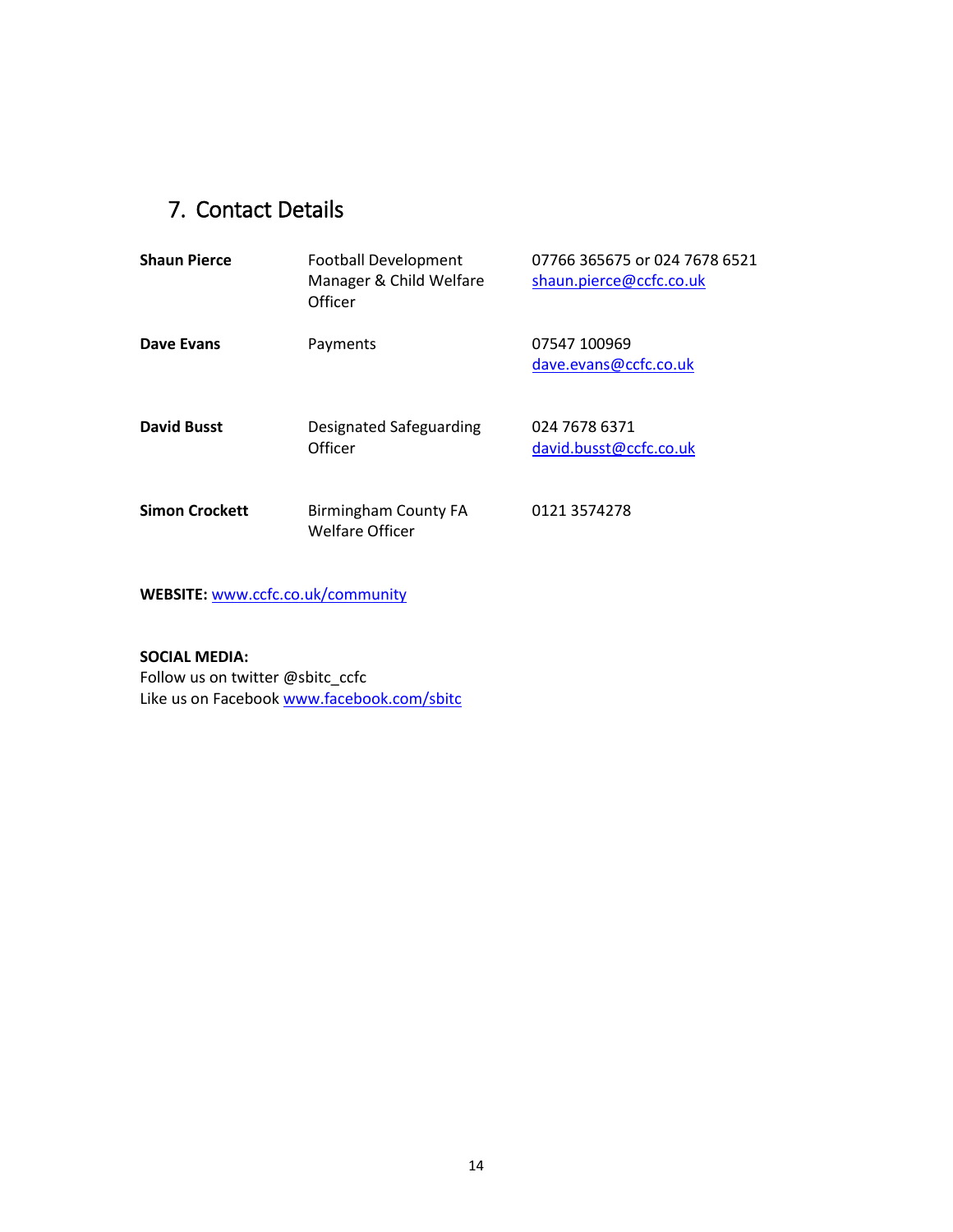## <span id="page-14-0"></span>8. Unique Coventry City Football Club Opportunities

#### **Match Day Tickets (Now 4 vouchers for 2018-19 Season)**

All Player Development Players who participate for a full season will receive four Ticket Vouchers to attend CCFC Home League Fixtures over the season. Ticket Vouchers are valid for 1 adult + 1 child.

#### **Ball Boys/Girls (U10 – U16 Age Groups)**

Player Development Centre players have the opportunity to be ball boys/girls for the Coventry City Football Club (CCFC) First Team Home Fixtures at the Ricoh Arena Stadium. This is a unique professional football club matchday experience for PDC players as they are in and around the First Team Squad and access areas restricted for matchday personnel. This opportunity is open to all Player Development Centre players between the age groups of U10-U16. An email will go out each month outlining how to book on.

#### **Match Day Experience (U6-U9 Age Groups) (New for 2018-19 Season)**

As these age groups are too young to be a ball boy/girl this year we will be inviting them to take part in a match day experience – giving them the opportunity to be around the professional football club environment. Details will be emailed out during the season about which games this will be at and how to book on.

## <span id="page-14-1"></span>9. Coaching Principles and Player Feedback

The overriding mission statement for the Player Development Centres is *'To provide high quality coaching and a positive & varied coaching environment to support players in reaching their potential'.*



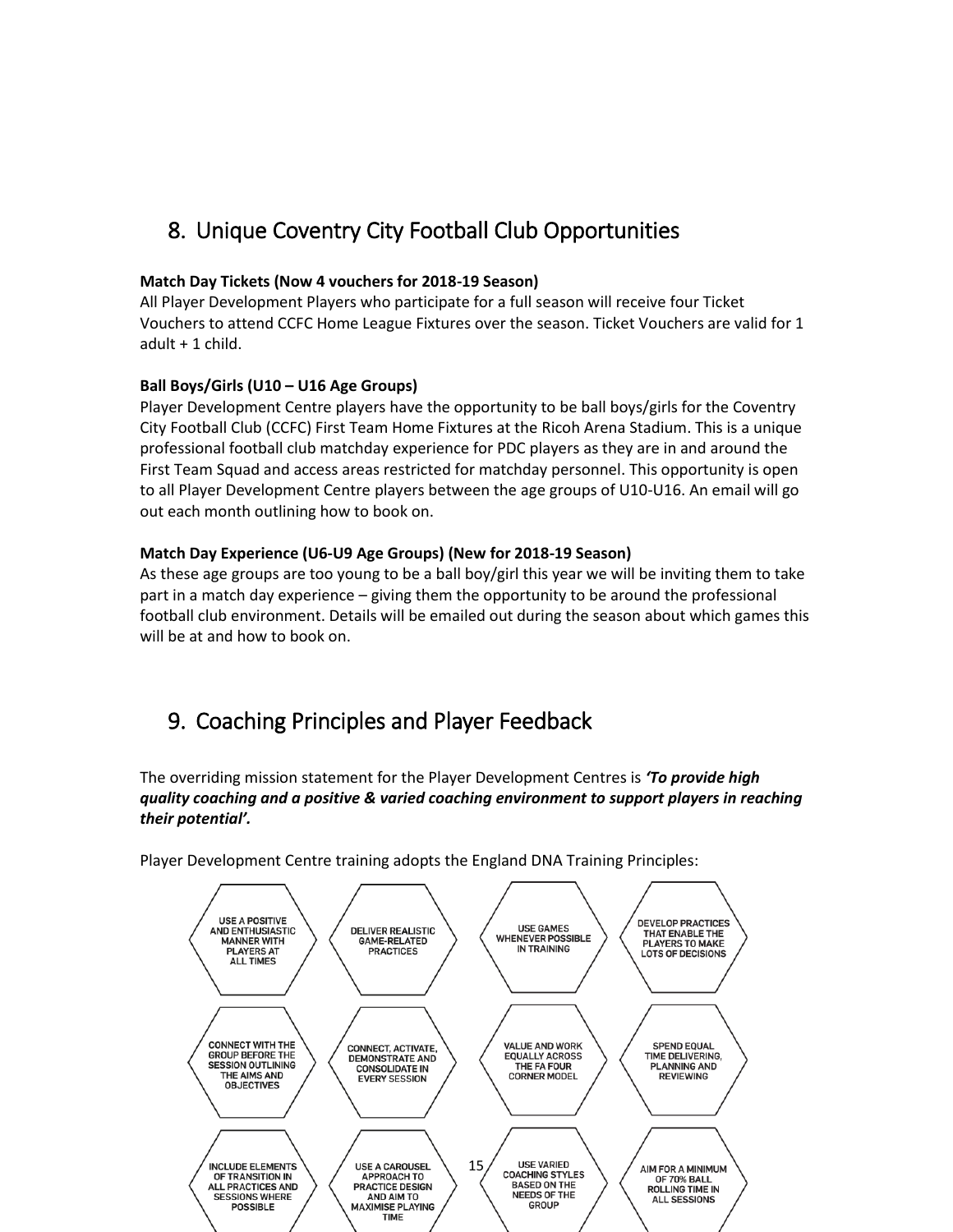Player development assessed by coaches on an on-going basis. A holistic approach is taken by coaches using the Football Association (The FA) 'Four Corner Model' for Player Development. The model focuses on key characteristics that are vital in developing any young footballer or sports person. The development pathway for each individual is unique and diverse, and the needs of each player will ebb and flow in all of the four corners. For some players the need for added support will be minimal, whilst others may require more applied and specific support.

### **The FA Four Corner Model**



For more information about The FA Four Corner Model for Player Development, visit: [The FA](https://community.thefa.com/england_dna/p/future_england_player)

#### **Player Feedback Reports**

Individual feedback will naturally happen between the player and coach at every game or session they are involved in. This will be two-way with our coaches guiding players but crucially without making decisions for them. Players will learn through practices that enable them to make lots of decisions and coaches will use varied styles based on need.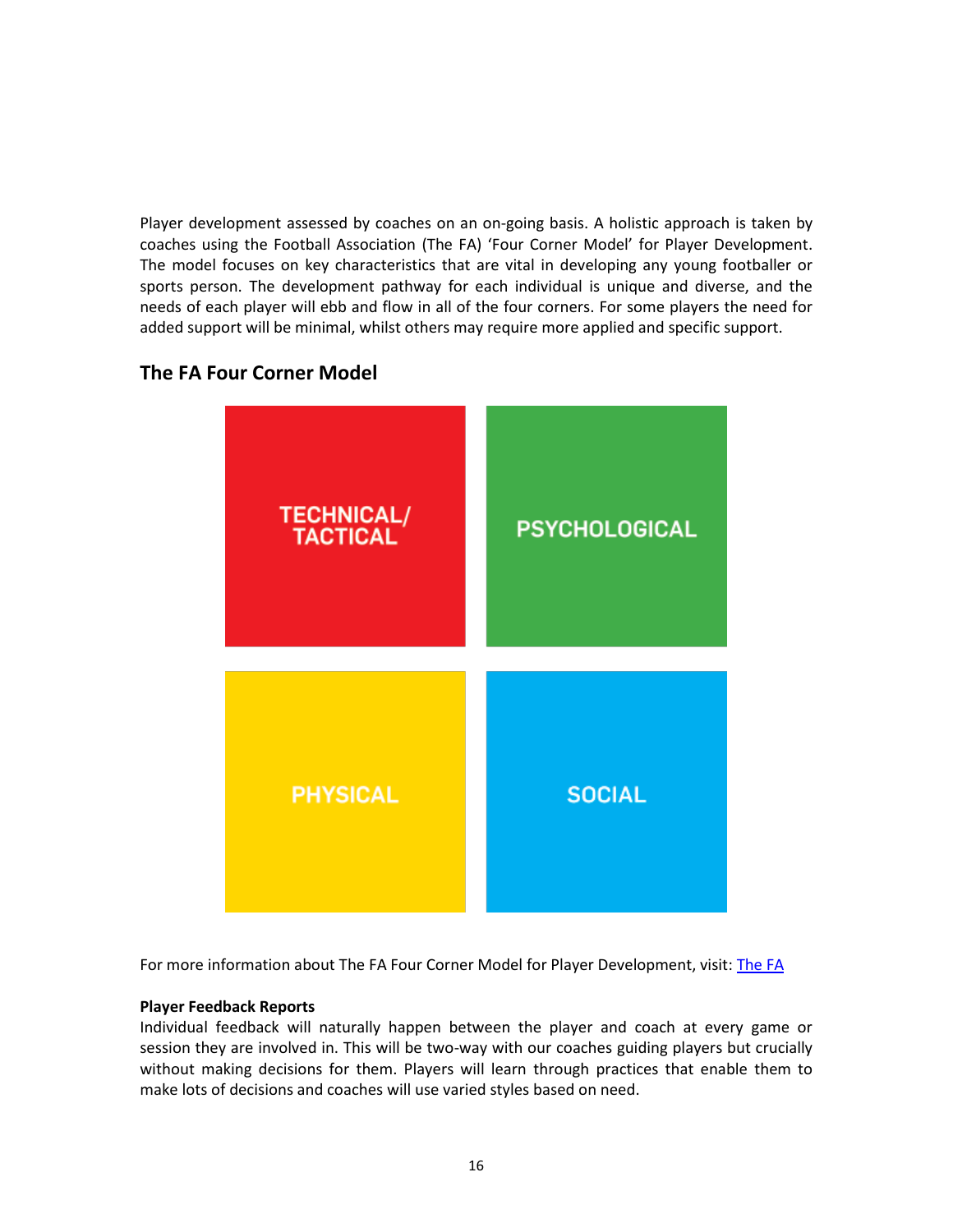Over the course of the season, parents / guardians will receive written reports featuring each of The FA Four Corners – bullet pointing what we feel each player's main strengths are as well as highlighting any areas for further development. We suggest that in addition to these reports, parents communicate with their child's coach on a regular basis to ask for feedback and support. Please note feedback and reports are all based on your coach's honest and neutral opinion.



### <span id="page-16-0"></span>10. The Sky Blues Player Pathway

The Player Development Centres provide a strong pathway for budding young players from grassroots football right through to the Coventry City FC Academy. Since the PDCs began, over 500 players have attended Professional Football Club Academy trials, with over 100 players signing full Academy contracts. A number of these have since gone on to sign scholarships when they leave school.

The overall aim of the centres isn't necessarily to get players in to the Academy; it is to help all players who take part to reach their potential – whatever level that may be. We do however pride ourselves in the successes of our PDCs and the track record we have with moving players up into Academy ranks, and we will continue to help facilitate this pathway in the years to come.

## <span id="page-16-1"></span>11. End of Season Presentation / Celebration

Each year an end of season presentation event is organised for the players. It is important to acknowledge and celebrate the player's commitment and development by hosting a day / evening for all of the Player Development Centre players at the end of the season. This is an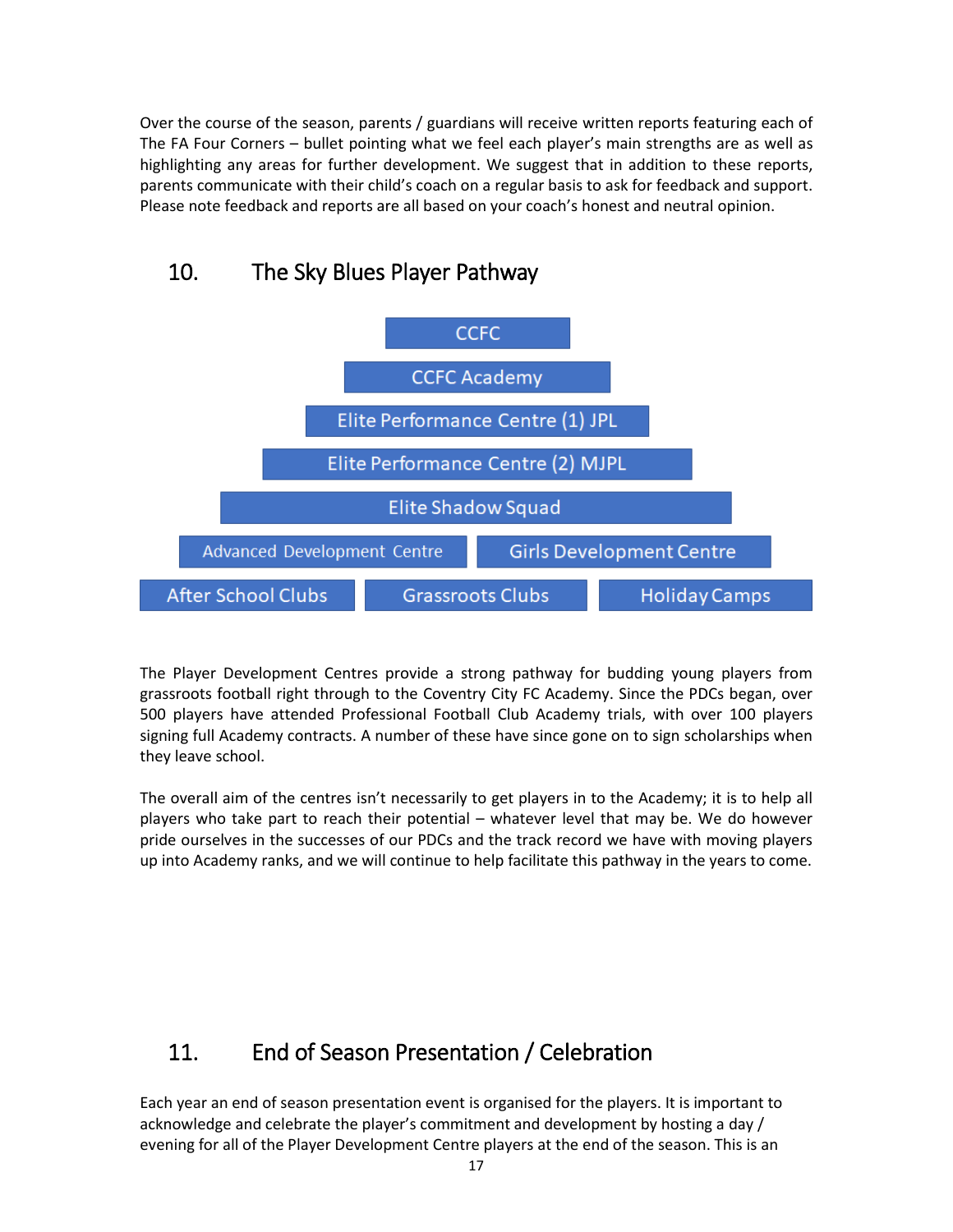opportunity for players, parents and coaches to reflect on the year together and for Sky Blues in the Community to say thank you to everyone involved. Each player receives a trophy as a memento for the season and there are a number of other awards for players too.

## <span id="page-17-0"></span>12. Player Details & Consent Form

### **Parent/Guardian Details**

| <b>Name of Parent/Guardian</b> |  |
|--------------------------------|--|
| <b>Email Address</b>           |  |
| <b>Mobile Telephone Number</b> |  |

### **Player (Child) Details**

| <b>Name of Player (Child)</b>                                                                                                                    |     |  |
|--------------------------------------------------------------------------------------------------------------------------------------------------|-----|--|
| <b>Date of Birth</b>                                                                                                                             | Age |  |
| <b>Medical Information</b><br>Please supply us with details of<br>any medical conditions we should<br>be made aware of - including<br>allergies. |     |  |
| <b>Name of Person to contact</b>                                                                                                                 |     |  |
| in an Emergency<br><b>Emergency Contact</b><br><b>Telephone Number</b>                                                                           |     |  |
| 1 <sup>st</sup> Line of Address                                                                                                                  |     |  |
| Town / City                                                                                                                                      |     |  |
| <b>Postcode</b>                                                                                                                                  |     |  |
| <b>Name of School</b>                                                                                                                            |     |  |
| <b>Name of Junior Club</b>                                                                                                                       |     |  |

### **Declaration of Consent**

Sky Blues in the Community – Player Development Centres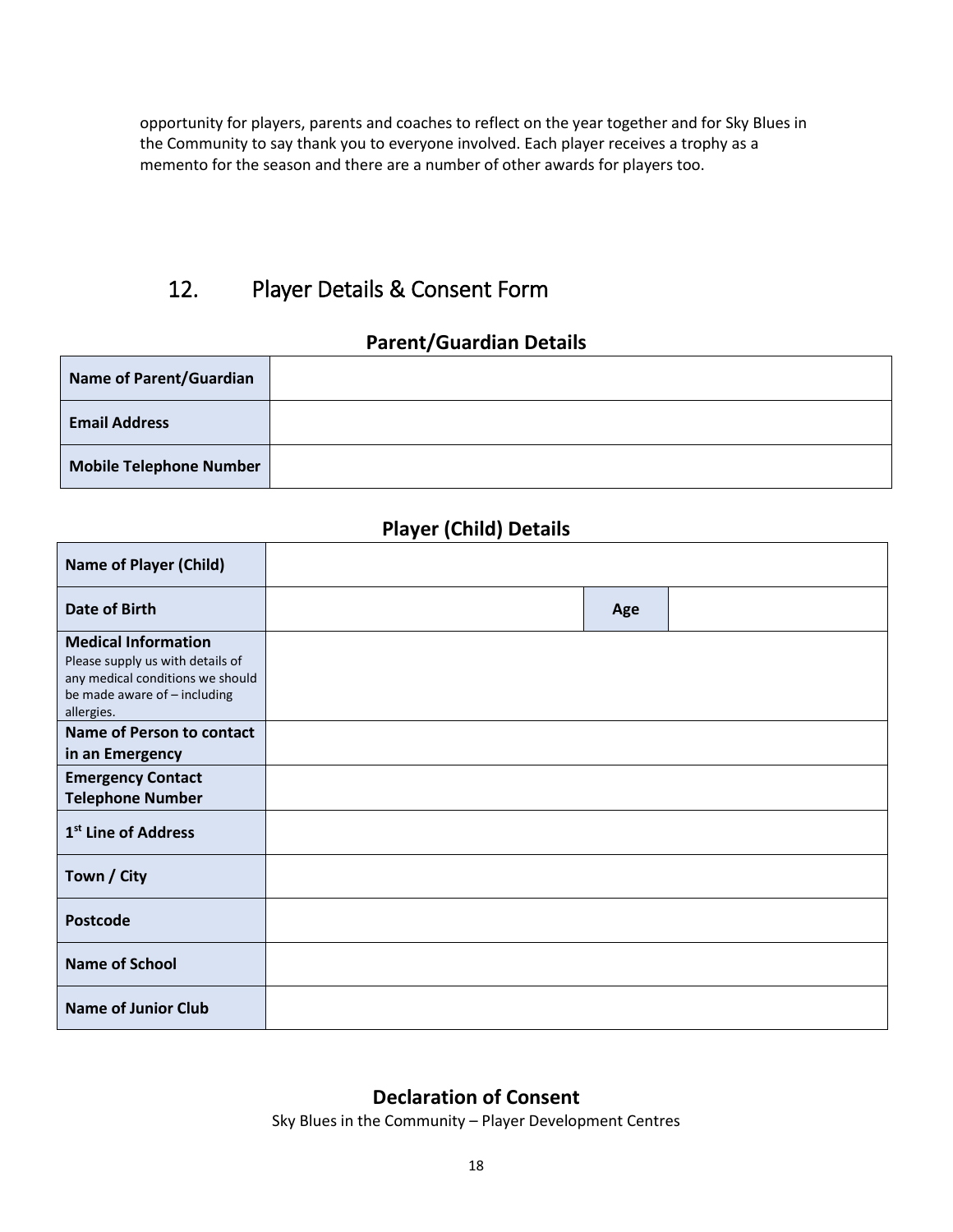#### **Participation Notice**

Participating in any type of physical activity or sport (such as football) carries a risk of injury. Sky Blues in the Community endeavour to deliver safe sessions but we ask you to recognise that injuries can happen. As the parent/carer of the child, you should provide Sky Blues in the Community with any relevant medical information about the child participating in the Player Development Centres. If your child is ill, injured or their health changes, you should inform Sky Blues in the Community staff. Sky Blues in the Community operate a 'no puffer, no play' rule meaning all those with Asthma must carry their medication at all times; particularly the aerosol 'reliever' inhaler.

#### **Media Notice**

We take photographs and/or videos of our activities from time-to-time. These images and/or videos will be used by Sky Blues in the Community and Coventry City Football Club in a positive light to celebrate success and promote the Player Development Centres.

#### **Communication Notice**

We use your email address and telephone number to contact you about any relevant information, details of future Sky Blues in the Community activities or to obtain your feedback on the activities your child takes part in. We also use 'WhatsApp' to communicate with groups of parents/guardians.

#### **Privacy Notice**

At Sky Blues in the Community we only collect the information we need to carry out our services and we treat your child's information with care – taking the appropriate steps to protect it.

In line with our Core Values as a charity, the General Data Protection Regulation and your rights as a customer of Sky Blues in the Community, this Privacy Notice outlines why we collect and process your child's personal information.

By signing up to the Player Development Centre sessions, you provide Sky Blues in the Community with personal information about your child, including the following details: names, date of birth, school, junior club, medical information, emergency contact details, telephone number, email address, home address and postcode.

Sky Blues in the Community use the information collected on this form to help us deliver the activities which your child participates in. We collect, process and share this information for the purposes of our Player Development Centre activities.

#### **Sharing Notice**

If your child participates in a Player Development Centre Team, for registration purposes, we will share the following information with Junior Premier League (JPL), the Midland Junior Premier League (MJPL)) and the Football Association (the FA): name, address, date of birth, medical information and school attended as well as the details of the parent/guardian (name, email address and telephone number). We will also share a photograph of your child. In order to register players for the leagues, Sky Blues in the Community need to see a proof of identity – we do not share this.

#### *The Football Association (The FA)*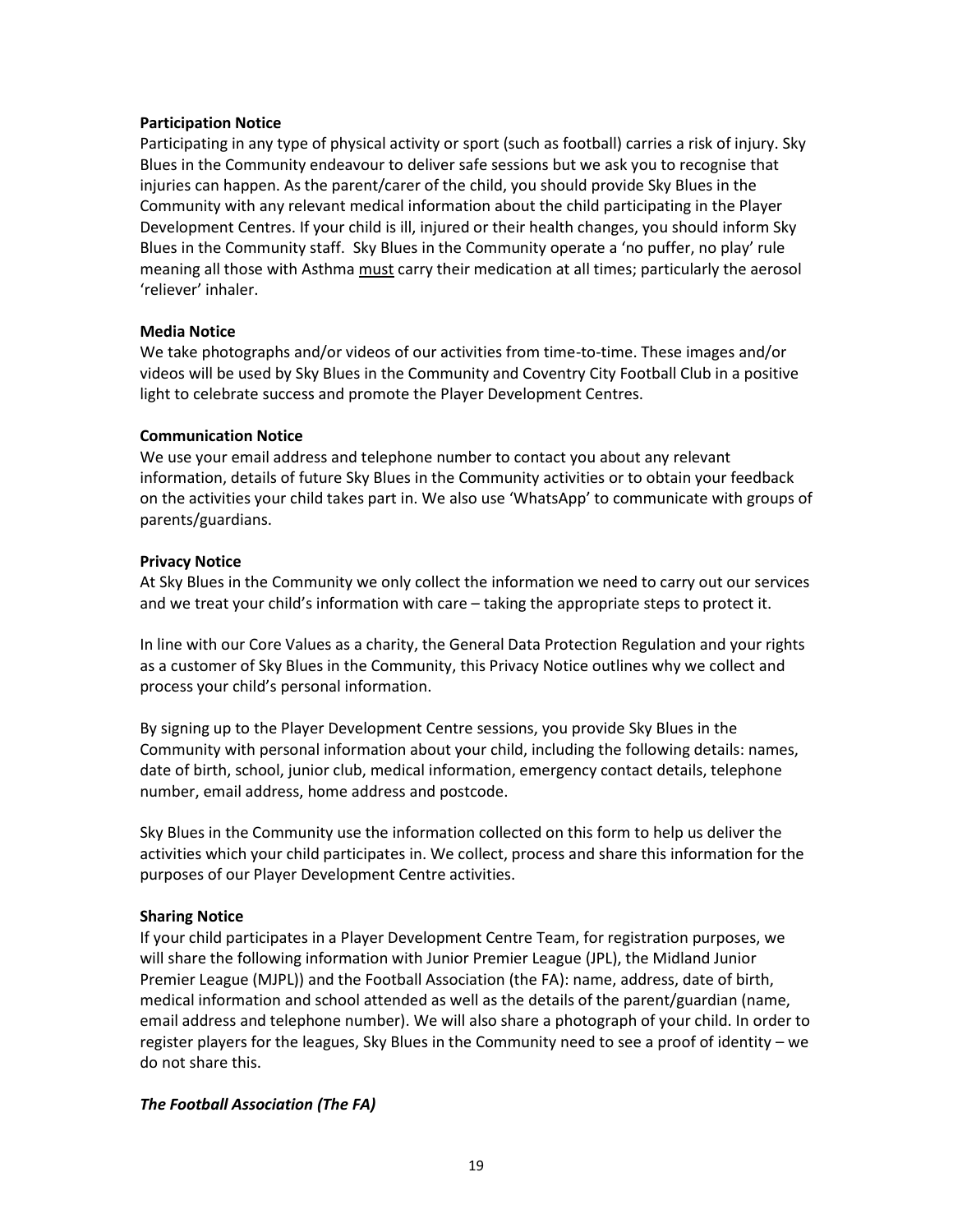<span id="page-19-0"></span>The Football Association collect, process and share information for the purpose of discharging it's functions as a regulatory, administrative and governing body of football and otherwise in accordance with The Football Association's Participant Privacy Policy – which can be found on The FA's website at: [http://www.thefa.com/public/privacy/participants.](http://www.thefa.com/public/privacy/participants) The Football Association, your Club, League, County FA and Other Football Associations will process your information for their administrative functions and otherwise in accordance with The FA's Whole Game System Privacy Policy – which can be found on the FA's website at: [http://www.thefa.com/public/privacy/wgs-portal.](http://www.thefa.com/public/privacy/wgs-portal)

#### *Midland Junior Premier League (MJPL)*

The Midland Junior Premier League collect, process and share information to be able to run the league, arrange matches, administer registration and provide the league services. For more information, the League Privacy Notice for the Midland Junior Premier League can be found on the MJPL website at:

[http://www.mjpl.org.uk/uploads/3/8/1/2/38123107/mjpl\\_privacy\\_notice.pdf](http://www.mjpl.org.uk/uploads/3/8/1/2/38123107/mjpl_privacy_notice.pdf)

#### *Junior Premier League (JPL)*

The Junior Premier League collect, process and share information to be able to run the league, arrange matches, administer registration and provide the league services. For more information, the Privacy Statement for the Junior Premier League can be found on the JPL website at: <http://wordpress-2-662686692.eu-west-1.elb.amazonaws.com/~jpl/privacy-policy/>

You have rights related to how Sky Blues in the Community use your child's data and we ask that you complete the Player Development Centres Declaration of Consent below.

You have rights to ask for a copy of your child's data or for it to be rectified if it is inaccurate. You also have the right to withdraw consent. In certain circumstances, you also have the right to object to us processing your child's data.

For more information about how Sky Blues in the Community handle your child's personal data, you can obtain a copy of our Privacy Policy by emailing: **[sbitc@ccfc.co.uk](mailto:sbitc@ccfc.co.uk)** 

| <b>SBitC Player Development Centres - Declaration of Consent</b>                                                                                                                                                                        |  |       |          |  |
|-----------------------------------------------------------------------------------------------------------------------------------------------------------------------------------------------------------------------------------------|--|-------|----------|--|
| <b>Participation Notice:</b> I consent to my child participating in the Player Development<br>Centres and understand the risks in participating in physical activity or sport.                                                          |  |       | YES / NO |  |
| Media Notice: I consent to my child featuring in photographs or videos that will be posted<br>publicly.                                                                                                                                 |  |       | YES / NO |  |
| <b>Communication Notice:</b> I consent to receiving information about Sky Blues in the<br>Community's services via email.                                                                                                               |  |       | YES / NO |  |
| <b>Communication Notice:</b> I consent to receiving information about Sky Blues in the<br>Community's services via WhatsApp and/or text message.                                                                                        |  |       | YES / NO |  |
| <b>Privacy Notice:</b> I consent to Sky Blues in the Community processing the information I have<br>provided about my child.                                                                                                            |  |       | YES / NO |  |
| <b>Sharing Notice:</b> I consent to Sky Blues in the Community sharing the information I have<br>YES / NO<br>provided about my child with the Football Association, the Midland Junior Premier League<br>and the Junior Premier League. |  |       |          |  |
| Parent / Guardian Name:                                                                                                                                                                                                                 |  |       |          |  |
| <b>Parent / Guardian Signature:</b>                                                                                                                                                                                                     |  | Date: |          |  |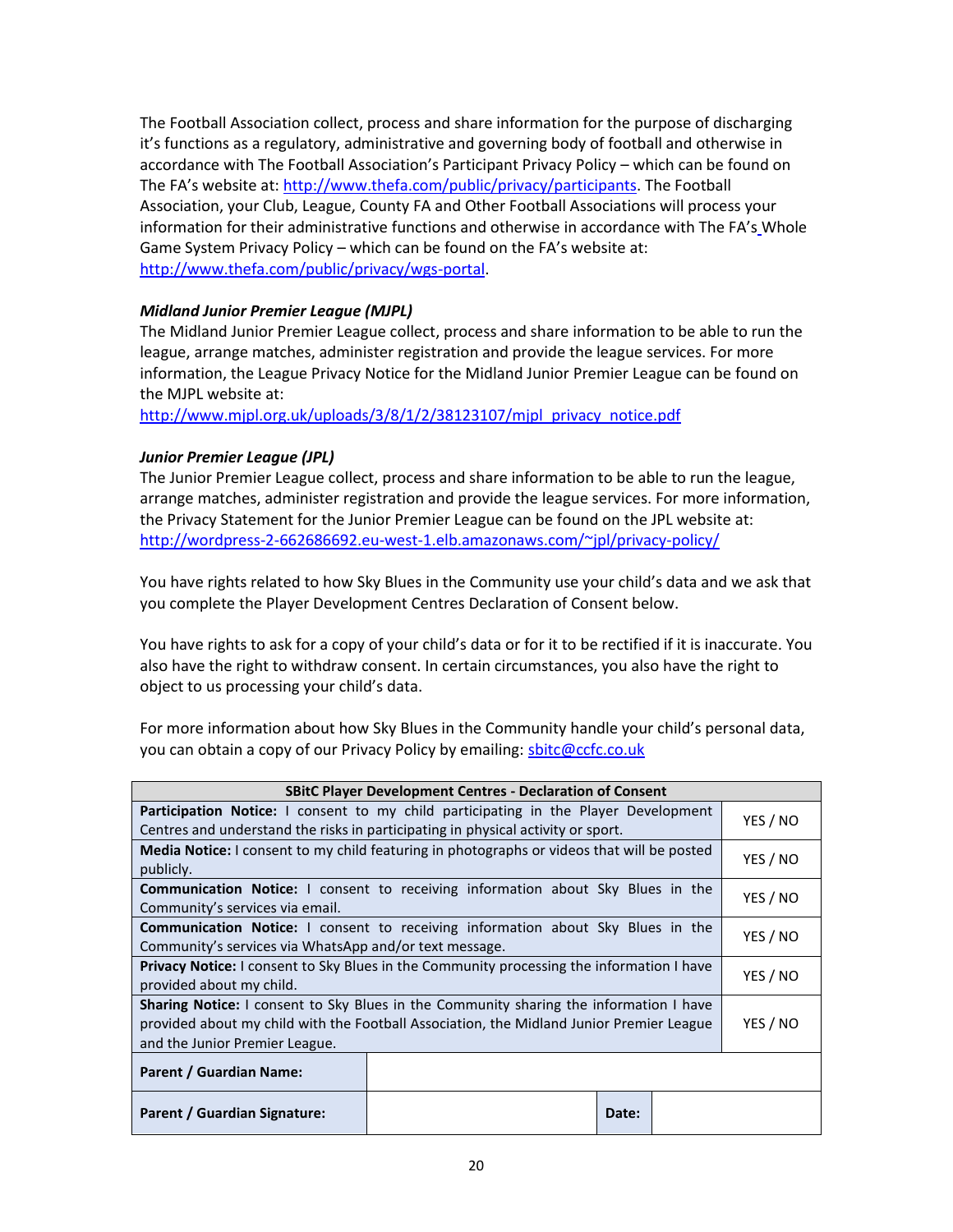### **13.** Privacy Notice **- <https://www.ccfc.co.uk/community/sbitc-privacy-policy/>**

### <span id="page-20-0"></span>**14.** Safeguarding Notice **- <https://www.ccfc.co.uk/community/safeguarding/>**

## <span id="page-20-1"></span>15. Initial Payment and Monthly Standing Order

Sky Blues in the Community is a registered charity (charity number 1127014). This means that we are a not-for-profit organisation and all of our activities are for the benefit of the community.

Our Player Development Centres are 100% self-financed and we need to cover all the costs of the activities we provide for the children throughout the year. This includes administration and staff costs, facility hire, equipment, kit and insurances.

#### **Instructions for setting up payment for monthly training sessions**

#### **Step 1 - Initial Payment:**

The first session will be free for players attending the centres for the very first time. The amount owed for the remainder of your first month will be calculated on a pro-rata basis based on the number of training sessions remaining in that month (information below). You should make this as a one-off payment alongside a one-off administration fee of £20.00.

- 0 training sessions left in the month: £0.00 + £20.00 admin fee = **£20.00**
- 1 training session left in the month: £6.00 + £20.00 admin fee = **£26.00**
- 2 training sessions left in the month: £12.00 + £20.00 admin fee = **£32.00**
- 3 training sessions left in the month: £18.00 + £20.00 admin fee = **£38.00**

#### **You should make this initial payment by one of the following methods:**

- **Bank Transfer\*** see Sky Blues in the Community payee details on the following page.
- **Debit Card**  call the central office on 024 7678 6349 (Monday-Friday 9:00am-5:00pm).
- **Cash / Cheque** Place in an envelope with your child's name on and give to the coach.

\*Payments made by bank transfer need to clearly reference your child's name and age group.

#### **Step 2 – Monthly Payment (Standing Order):**

Once you have made the initial payment, you should then set up a monthly standing order for £27.00 per month to be paid by the  $7<sup>th</sup>$  of each month (in advance).

You are responsible for setting up the standing order with your own bank so you remain in control of your payments. This can be done by completing the standing order form included in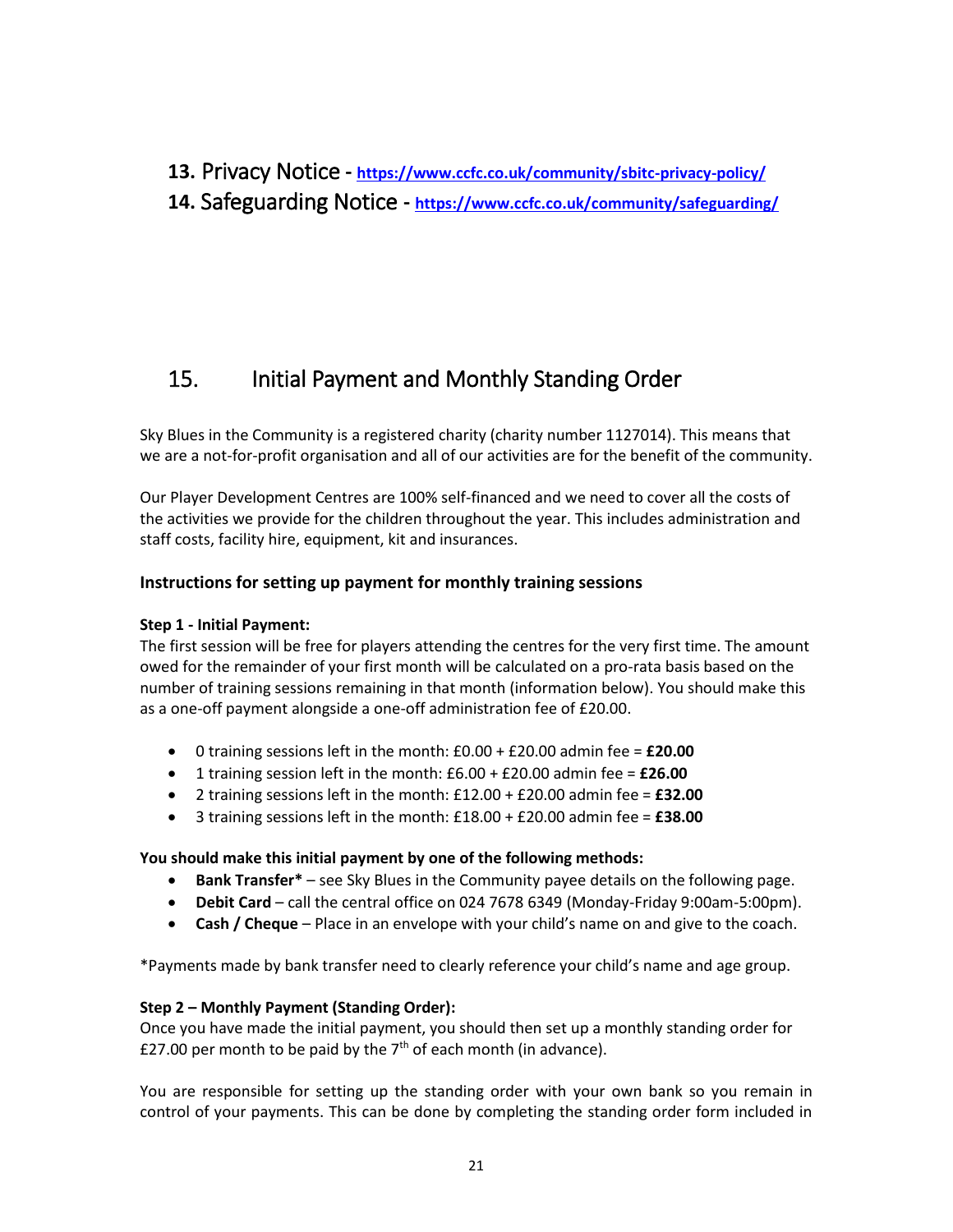this pack and handing it into the bank. Or, if you have access to internet banking, you can do this online using the Sky Blues in the Community payee details on the following page.

When setting up your monthly standing order, please make sure that you clearly reference your child's name and age group.

For alternative methods of payment, please refer to the "Finance Information" section in the

For additional games or playing in the Junior Premier League or Midland Junior Premier League, please refer to the "Finance Information" section of the Player Information Pack.



#### **STANDING ORDER FORM – PLAYER DEVELOPMENT CENTRES**

Please set up your monthly standing order using the details below. If you have access to internet banking, you can set this up online. Alternatively, complete the form below and take it directly to your bank. Please DO NOT send this form to Sky Blues in the Community.

**Your bank name & address:**

| <b>Current Account Number:</b> |  |
|--------------------------------|--|
| <b>Sort Code:</b>              |  |

**Signature:** ............................................................... **Date:** ...............................................................

#### **PAYEE DETAILS**

Payee: SKY BLUES IN THE COMMUNITY

**Reference:** (please write your child's full name & age group)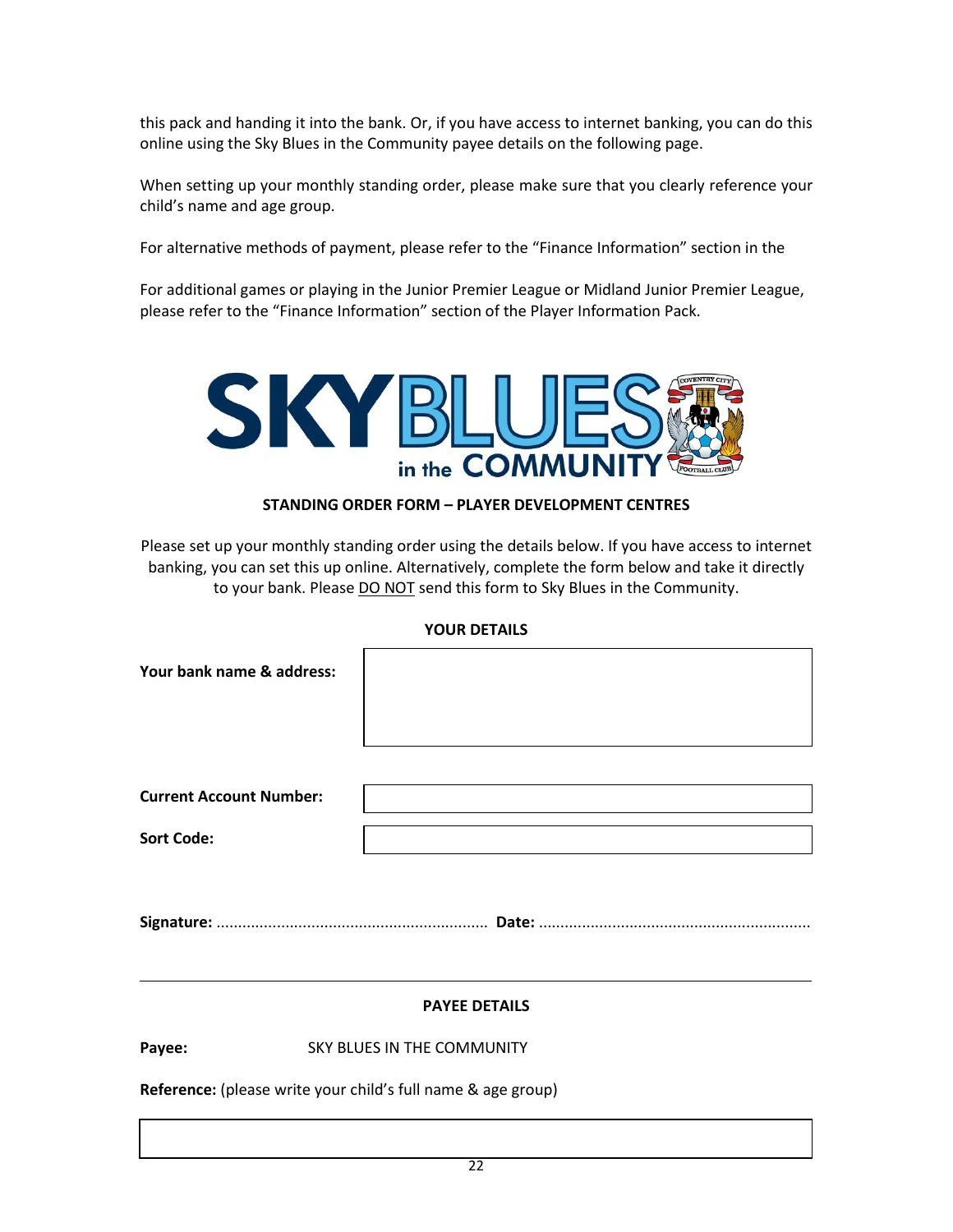| <b>Payee Sort Code:</b>  | 08-90-10 |                                          |
|--------------------------|----------|------------------------------------------|
| <b>Payee Account No:</b> | 65001552 |                                          |
| Amount:                  | $f$      |                                          |
| <b>Start Date:</b>       | / /      | (DD/MM/YYYY – Before $7th$ of the month) |
| Frequency:               | Monthly  |                                          |

<span id="page-22-0"></span>16. Club Letter

**This Letter should be handed to your grassroots club manager / secretary as soon as you decide to join one of our player development centres. All you need to do is fill your name in at the top please. This is to ensure everyone at your club is aware of your involvement with us.**

Dear Manager/Chairman/Secretary,

…………………………… has expressed an interest in joining the Sky Blues in the Community Player Development Centre. The aim of our player development centres is to provide an opportunity for young players between the age groups of Under 6 to Under 16 to benefit from advanced coaching delivered by our FA Level 3 coaches. The sessions have a technical and tactical focus, with a coaching curriculum designed by the Technical Director of the Coventry City FC Academy.

There are currently over 500 players in our centres across Coventry. The centres are categorised into four levels to cater for all playing abilities:

- 1. Advanced Development
- 2. Elite Shadow
- 3. Elite Performance 2
- 4. Elite Performance 1

We do our best to timetable any coaching or matches they will be involved in to work in conjunction with local grass roots clubs, allowing players to continue playing and enjoying themselves with their club, but also providing some extra coaching for the benefit of both the individual and the club. Our representative teams play matches against local sides, and other professional clubs, which is a great opportunity to play against high quality opposition.

The PDCs are by no means intended to stop players from playing with their local club and this is actively encouraged through a 'partner club' initiative. This sees friendly matches and a two-way player referral pathway in place between Sky Blues in the Community and local teams.

Hopefully you can see this will benefit the player and you will give them your full backing while they are with us.

If you are interested in becoming a partner club with Sky Blues in the Community please get in touch. With our partner Clubs we can organise some friendly matches between and we operate